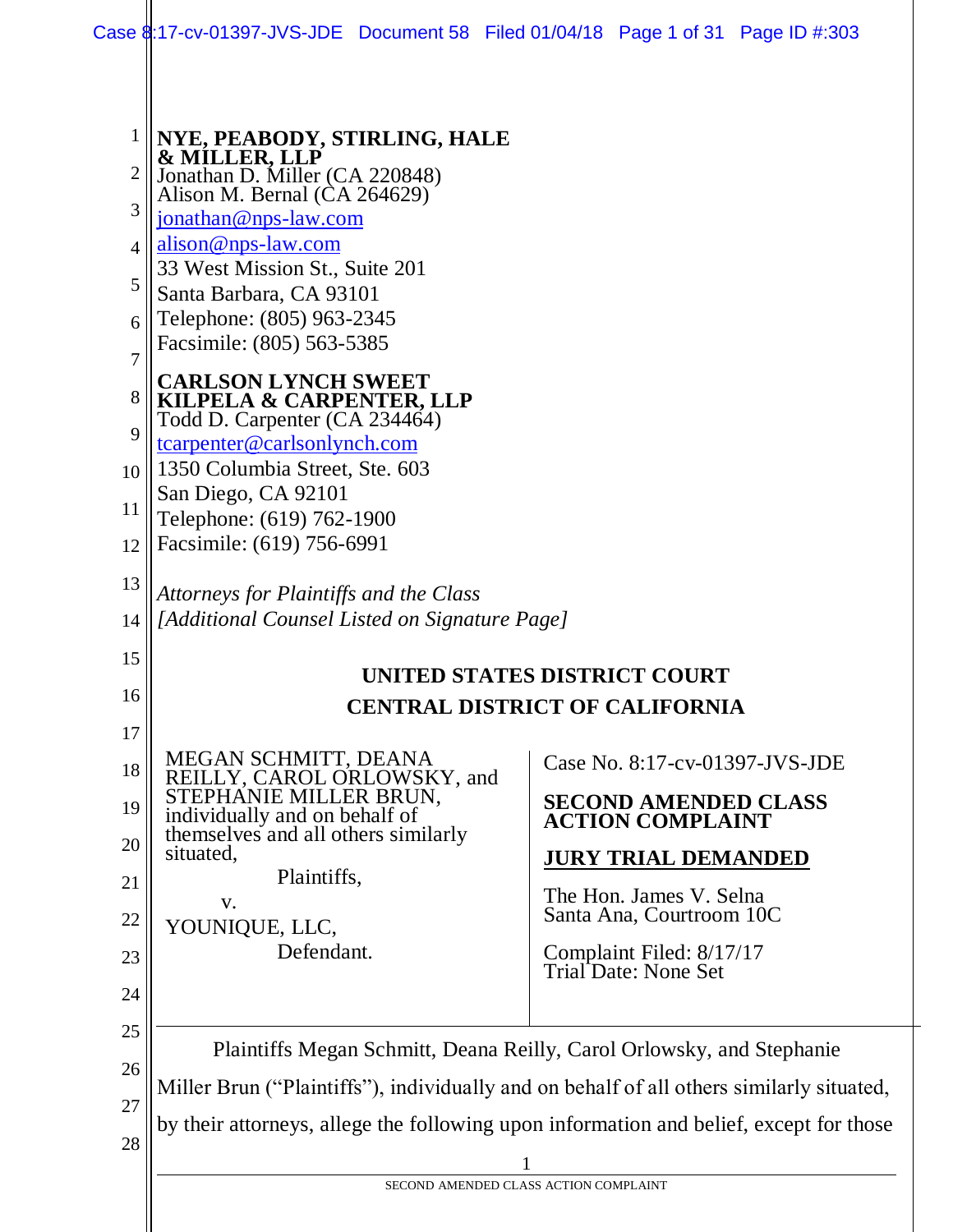allegations pertaining to Plaintiffs, which are based on their personal knowledge:

## 2

1

## **NATURE OF THE ACTION**

3 4 5 1. This action seeks to remedy the deceptive and misleading business practices of Younique, LLC ("Younique" or "Defendant") with respect to the marketing and sales of Younique Moodstruck 3D Fiber Lashes (the "Product").

6 7 2. Younique represented on its packaging that the Product was natural and contained green tea fibers, when in reality the fibers were just ground-up nylon.

8 9 10 3. The Product is a mascara that is designed to enhance the appearance of eyelashes. The mascara consists of two components, a "Transplanting Gel" and "Natural Fibers."

11 12 13 14 15 16 17 4. Until 2015, Defendant manufactured, sold, and distributed the Product using a multilevel marketing campaign centered around claims that appeal to healthconscious consumers, i.e., that the Natural Fibers were "natural" and consisted of "100% Natural Green Tea Fibers." However, Defendant's advertising and marketing campaign was false, deceptive, and misleading because the so-called "Natural Fibers" did not contain any green tea leaves and were, in fact, composed of groundup nylon, which is not a "natural" substance.

18 19 20 21 22 23 5. Plaintiffs and those similarly situated ("Class Members") relied on Defendant's misrepresentations that the Natural Fibers were "Natural" and consisted of "100% Natural Green Tea Fibers" when purchasing the Product. Plaintiffs and Class Members paid a premium for the Product over and above comparable products that did not purport to be "natural." Plaintiffs and Class Members sustained monetary damages.

2 24 25 26 27 6. Defendant's conduct violated the federal Magnuson-Moss Warranty Act, state consumer protection laws, and state warranty laws. Accordingly, Plaintiffs bring this action against Defendant on behalf of themselves and Class Members who purchased the Product during the applicable statute of limitations periods (the "Class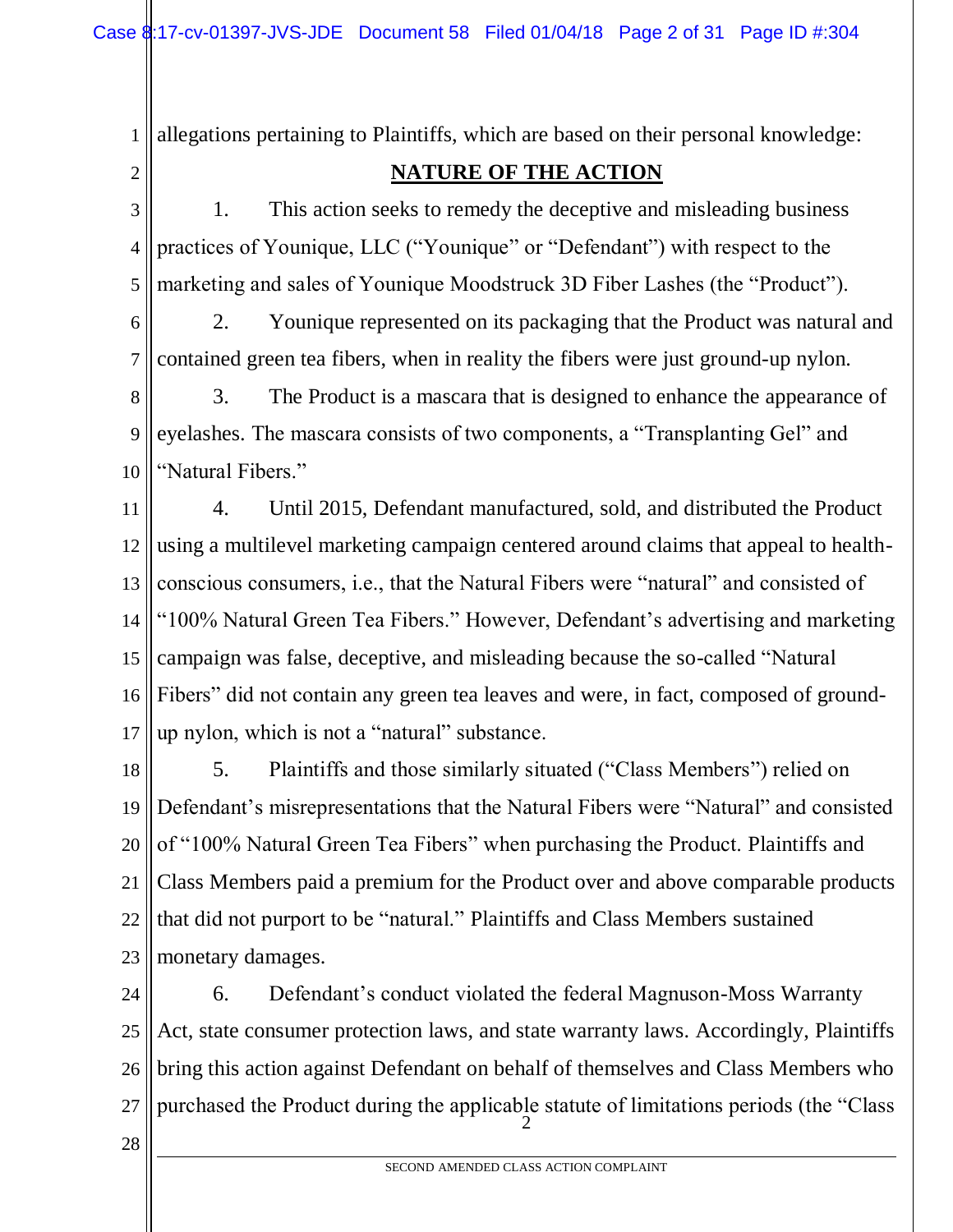|  | $\ $ Period"). |
|--|----------------|
|--|----------------|

# $\begin{matrix} 1 \\ 2 \end{matrix}$

# **FACTUAL BACKGROUND**

| 3              | 7.<br>Consumers have become increasingly concerned about the effects of                                                                                                                                                                                                                                                                                                                                                              |  |  |
|----------------|--------------------------------------------------------------------------------------------------------------------------------------------------------------------------------------------------------------------------------------------------------------------------------------------------------------------------------------------------------------------------------------------------------------------------------------|--|--|
| $\overline{4}$ | synthetic and chemical ingredients in food, cleaning products, bath and beauty                                                                                                                                                                                                                                                                                                                                                       |  |  |
| 5              | products and everyday household products. Companies such as Younique have                                                                                                                                                                                                                                                                                                                                                            |  |  |
| 6              | capitalized on consumers' desires for purportedly "natural" products. Indeed,                                                                                                                                                                                                                                                                                                                                                        |  |  |
| 7              | consumers are willing to pay, and have paid, a premium for products branded                                                                                                                                                                                                                                                                                                                                                          |  |  |
| 8              | "natural" over products that contain synthetic ingredients. In 2015, sales of natural                                                                                                                                                                                                                                                                                                                                                |  |  |
| 9              | products grew 9.5% to \$180 billion. <sup>1</sup> Reasonable consumers, including Plaintiffs                                                                                                                                                                                                                                                                                                                                         |  |  |
| 10             | and the Class Members, value natural products for important reasons, including the                                                                                                                                                                                                                                                                                                                                                   |  |  |
| 11             | belief that they are safer and healthier than alternative products that are not                                                                                                                                                                                                                                                                                                                                                      |  |  |
| 12             | represented as "natural."                                                                                                                                                                                                                                                                                                                                                                                                            |  |  |
| 13             | From 2012 to at least 2015, Defendant marketed the Natural Fibers<br>8.                                                                                                                                                                                                                                                                                                                                                              |  |  |
| 14             | component of the Product as being "natural" and consisting of "100% Natural Green                                                                                                                                                                                                                                                                                                                                                    |  |  |
| 15             | Tea Fibers." The Product's labeling during that time is depicted below:                                                                                                                                                                                                                                                                                                                                                              |  |  |
| 16             |                                                                                                                                                                                                                                                                                                                                                                                                                                      |  |  |
| 17             |                                                                                                                                                                                                                                                                                                                                                                                                                                      |  |  |
| 18             |                                                                                                                                                                                                                                                                                                                                                                                                                                      |  |  |
| 19             |                                                                                                                                                                                                                                                                                                                                                                                                                                      |  |  |
| 20             |                                                                                                                                                                                                                                                                                                                                                                                                                                      |  |  |
| 21             |                                                                                                                                                                                                                                                                                                                                                                                                                                      |  |  |
| 22             |                                                                                                                                                                                                                                                                                                                                                                                                                                      |  |  |
| 23             |                                                                                                                                                                                                                                                                                                                                                                                                                                      |  |  |
| 24             |                                                                                                                                                                                                                                                                                                                                                                                                                                      |  |  |
| 25             | <sup>1</sup> Natural Products Industry Sales up 9.5% to \$180bn Says NBJ, FOOD NAVIGATOR, http://www.foodnavigator-                                                                                                                                                                                                                                                                                                                  |  |  |
| 26             | usa.com/Markets/EXPO-WEST-trendspotting-organics-natural-claims/(page)/6; see also Shoshanna Delventhal, Study Shows Surge in Demand for<br>"Natural" Products, INVESTOPEDIA (February 22, 2017), http://www.investopedia.com/articles/investing/022217/study-shows-surge-demand-<br>natural-products.asp (Study by Kline Research indicated that in 2016, the personal care market reached 9% growth in the U.S. and 8% in the U.K. |  |  |
| 27             | The trend-driven natural and organic personal care industry is on track to be worth \$25.1 million by 2025); Natural living: The next frontier for<br>growth? [NEXT Forecast 2017], NEW HOPE NETWORK (December 203 2016), http://www.newhope.com/beauty-and-lifestyle/natural-living-                                                                                                                                                |  |  |
| 28             | next-frontier-growth-next-forecast-2017.<br>SECOND AMENDED CLASS ACTION COMPLAINT                                                                                                                                                                                                                                                                                                                                                    |  |  |
|                |                                                                                                                                                                                                                                                                                                                                                                                                                                      |  |  |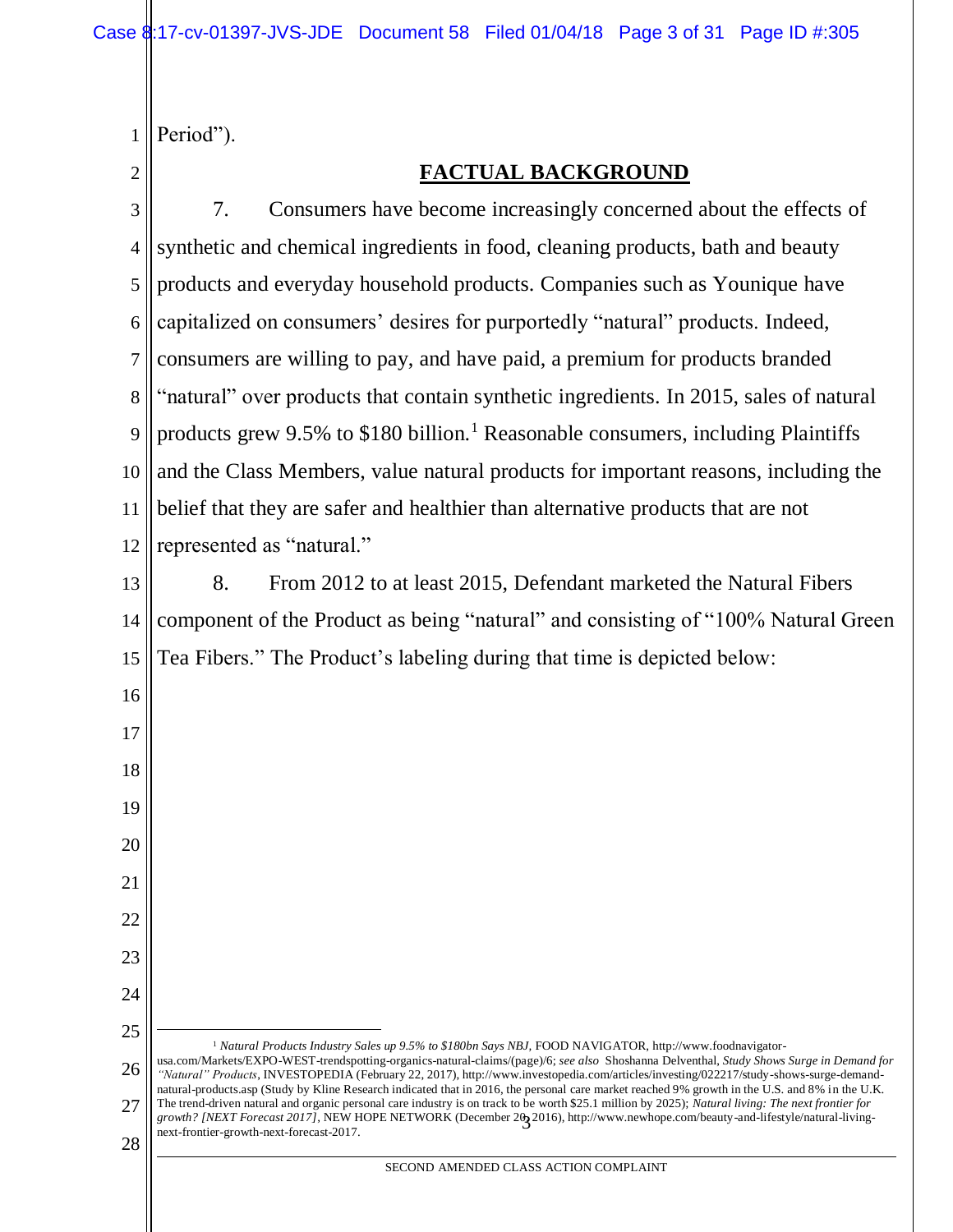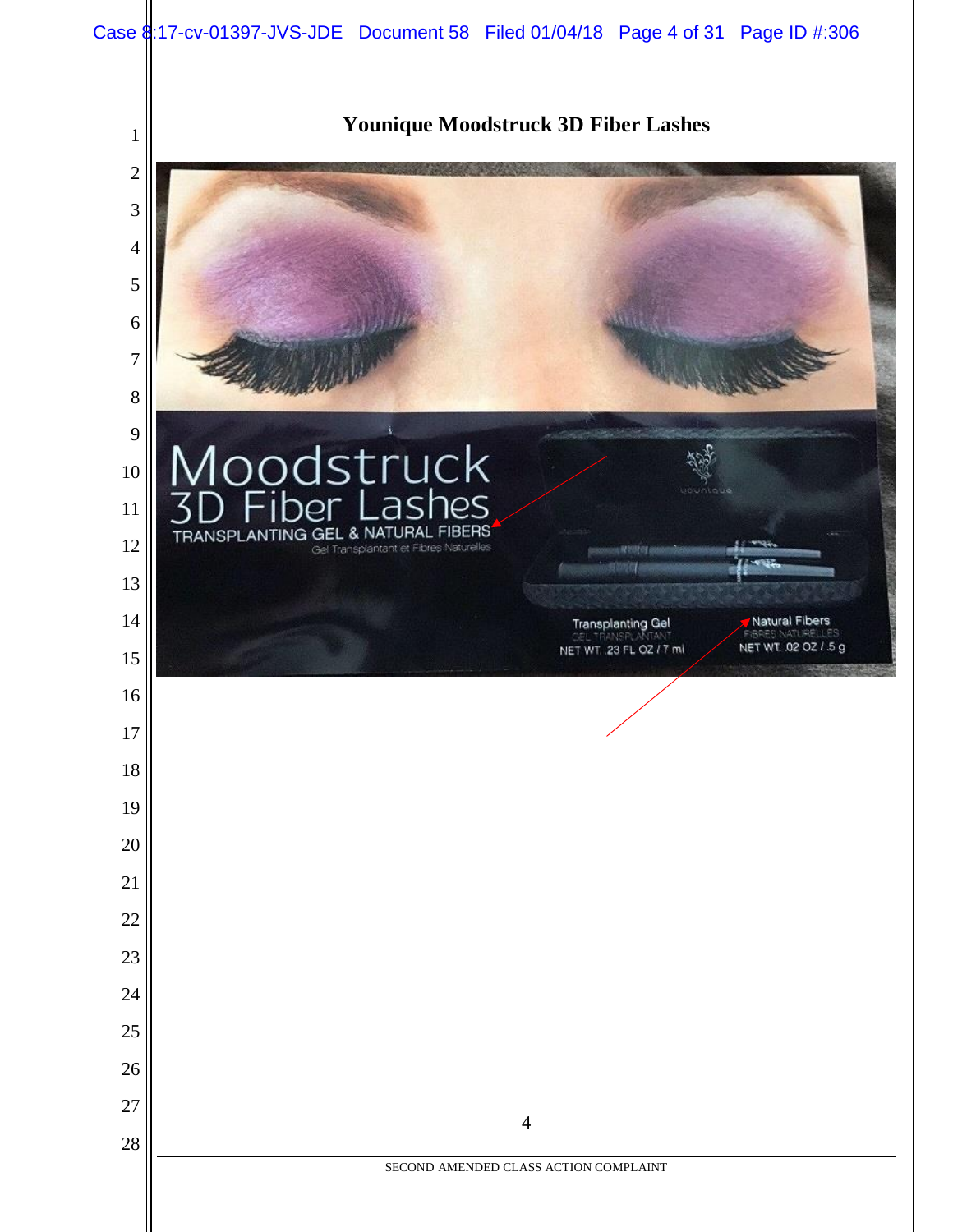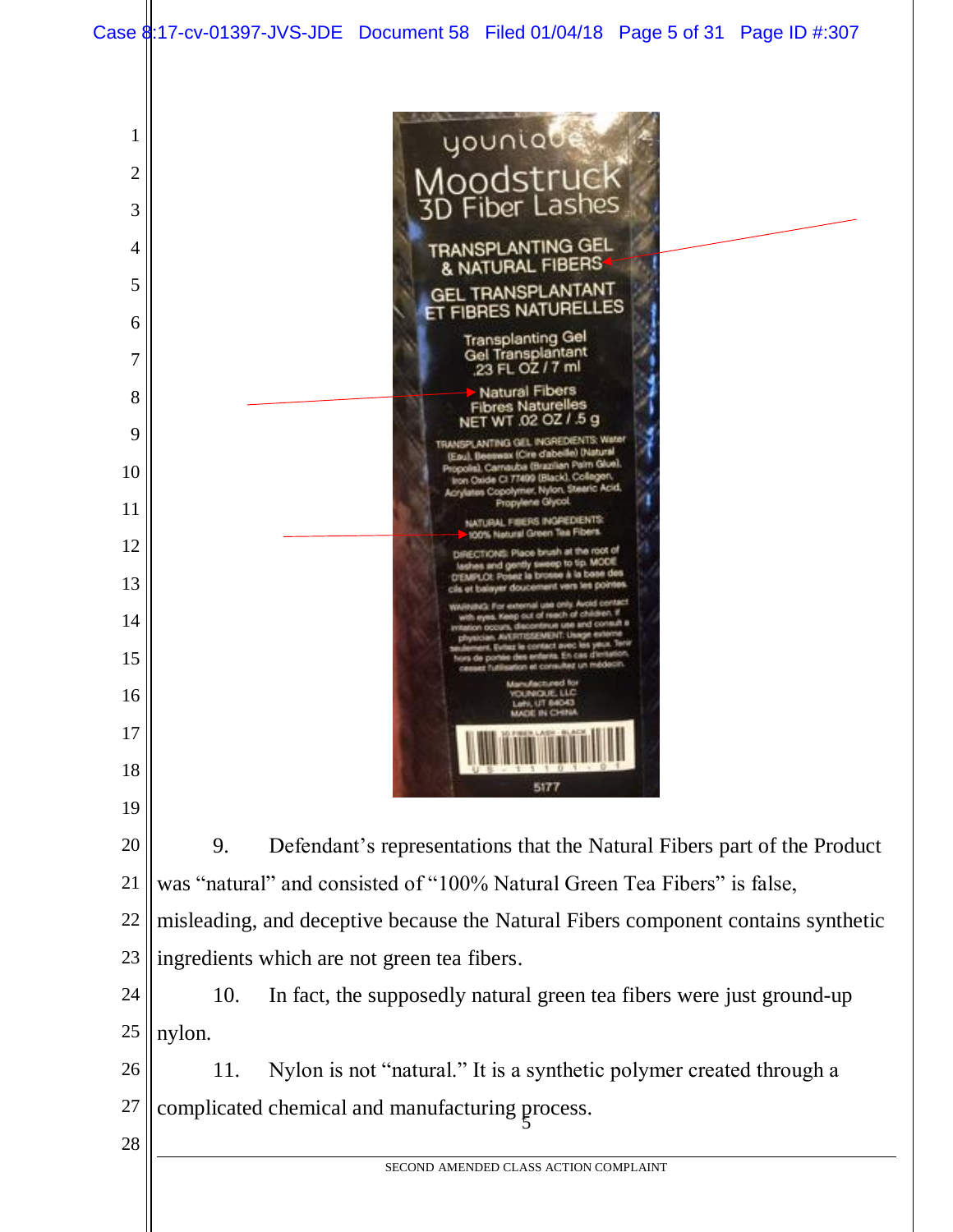1 2 3 4 5 12. Consumers lack the meaningful ability to test or independently ascertain or verify whether the product contains what it says it contains, especially at the point of sale. Consumers could not know the true nature of the ingredients merely by reading the ingredients label or packaging which does not disclose that the Natural Fibers are just ground-up nylon.

6 7 8 13. Discovering that the ingredients are not "natural" nor "100% Natural Green Tea Fibers" requires a scientific investigation and knowledge of chemistry beyond that of the average consumer.

#### 9

#### **The "Natural Fibers" Misrepresentation**

10 11 12 14. Whether Defendant's "natural" misrepresentation is deceptive is judged by an objective standard as to whether it would deceive or mislead a reasonable person.

13

15. A reasonable person would not consider nylon "natural."

14 15 16. To assist in ascertaining what a reasonable consumer believes the term natural means, one can look to the regulatory agencies for their guidance.

16 17 18 19 20 21 22 23 24 25 26 17. In 2013, the United States Department of Agriculture ("USDA") issued a Draft Guidance Decision Tree for Classification of Materials as Synthetic or Nonsynthetic (Natural). In accordance with this decision tree, a substance is natural—as opposed to synthetic—if: (a) it is manufactured, produced, or extracted from a natural source (i.e. naturally occurring mineral or biological matter); (b) it has not undergone a chemical change (i.e. a process whereby a substance is transformed into one or more other distinct substances) so that it is chemically or structurally different than how it naturally occurs in the source material; or (c) the chemical change was created by a naturally occurring biological process such as composting, fermentation, or enzymatic digestion or by heating or burning biological matter.

27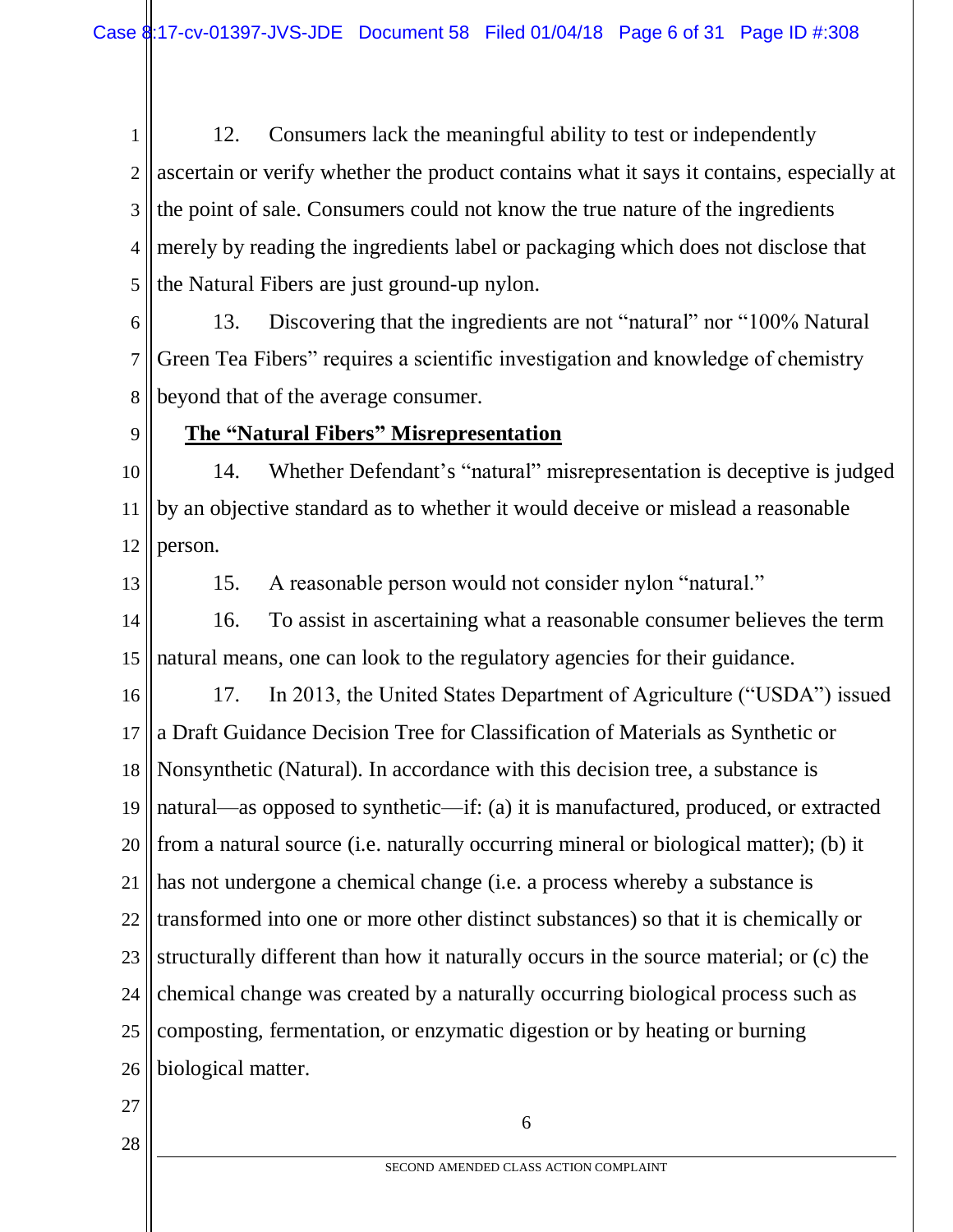1 2 3 4 18. Further, Congress has defined "synthetic" to mean "a substance that is formulated or manufactured by a chemical process or by a process that chemically changes a substance extracted from naturally occurring plants, animals, or mineral sources . . ." 7 U.S.C. § 6502 (21).

5 6 7 8 9 19. Surveys and other market research, including expert testimony Plaintiffs intend to introduce, will demonstrate that the term "natural" is misleading to a reasonable consumer because the reasonable consumer believes that the term "natural," when used to describe goods such as the Product, means that the goods are free of synthetic ingredients.

10

#### **The "100% Natural Green Tea Fibers" Misrepresentation**

11 12 20. Whether the Product contains only natural green tea fibers can be determined with objective factual evidence.

13 14 15 16 21. Plaintiffs have determined that the Natural Fibers component of the Product contained ground-up nylon from 2012 to 2015, the time Defendant represented that the Natural Fibers were "natural" and "100% Natural Green Tea Leaves."

17 18 19 20 22. The marketing of the Product as "Natural" and as consisting of "100% Natural Green Tea Fibers" in a prominent place on the label of the Product, throughout the Class Period, demonstrates Defendant's awareness that these claims are material to consumers.

21 22 23 23. Defendant's deceptive representations and omissions are material in that a reasonable person would attach importance to such information and would be induced to act upon such information in making purchase decisions.

24 25 24. Plaintiffs and the Class members reasonably relied to their detriment on Defendant's misleading representations and omissions.

7 26 27 25. In making the false, misleading, and deceptive representations and omissions described herein, Younique knew and intended that consumers would pay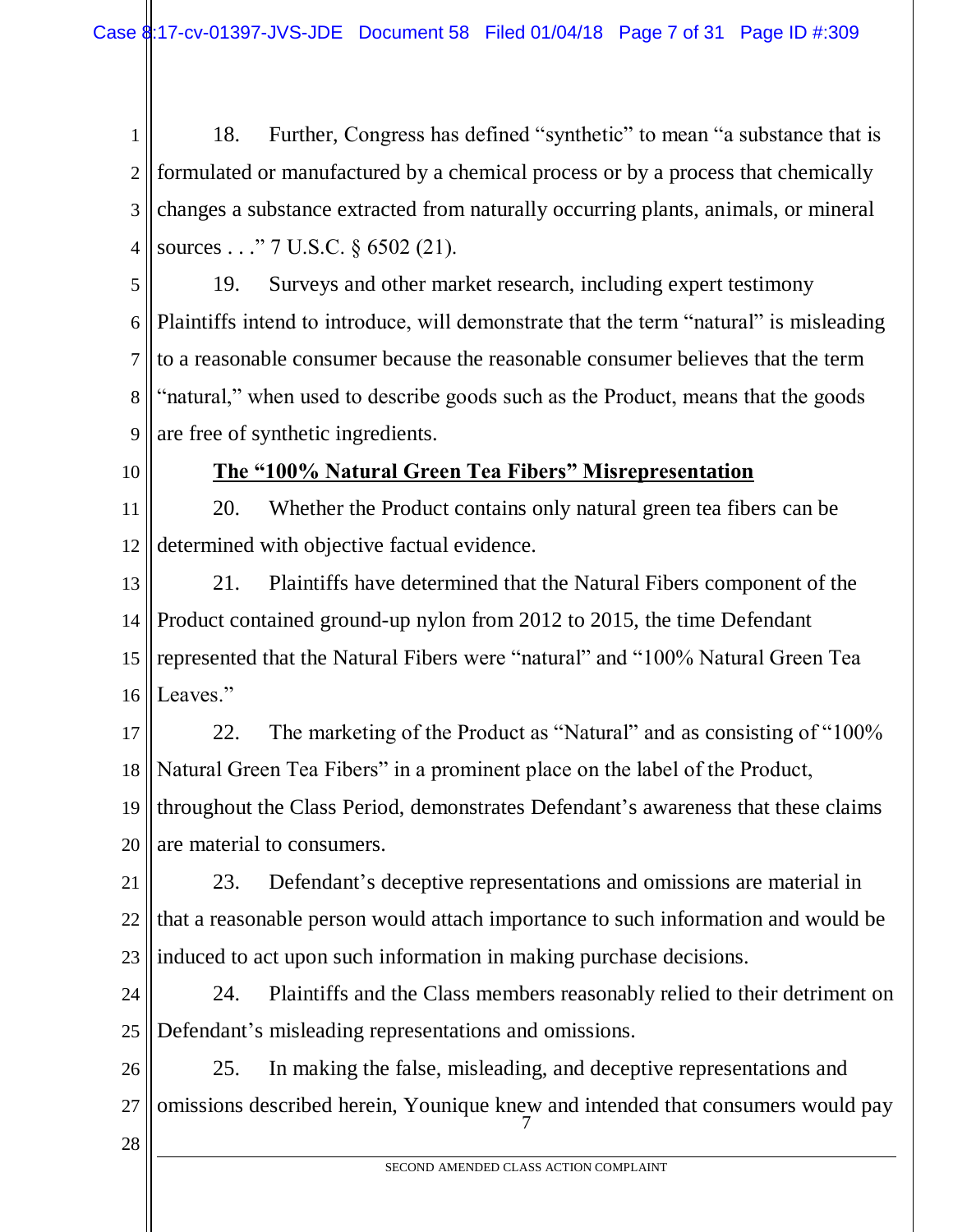1 2 3 4 5 6 7 8 9 10 11 12 13 14 15 16 17 18 19 a premium for a Product labeled "Natural" and which supposedly consisted of "100% Natural Green Tea Fibers" over comparable products not so labeled. 26. As an immediate, direct, and proximate result of Younique's false, misleading, and deceptive representations and omissions, Younique injured Plaintiffs and the Class members in that Class members: a. Paid a sum of money for a Product that was not what Younique represented; b. Paid a premium price for a Product that was not what Younique represented; c. Were deprived of the benefit of the bargain because the Product they purchased was different from what Defendant warranted; and d. Were deprived of the benefit of the bargain because the Product they purchased had less value than what Younique represented. 27. Had Defendant not made the false, misleading, and deceptive representations and omissions, Plaintiffs and the Class members would not have been willing to pay the same amount for the Product or would not have purchased it at all. 28. Consequently, Plaintiffs and the Class members have suffered injury in fact and lost money as a result of Defendant's wrongful conduct.

20

#### **JURISDICTION AND VENUE**

21 22 23 24 25 26 29. This Court has subject matter jurisdiction under the Class Action Fairness Act, 28 U.S.C. section 1332(d) in that: (1) this is a class action involving more than 100 class members; (2) Plaintiffs are citizens of the States of California, Florida, Tennessee and Ohio, and Defendant Younique, LLC, is a citizen of the State of Utah; and (3) the amount in controversy is in excess of \$5,000,000, exclusive of interests and costs.

27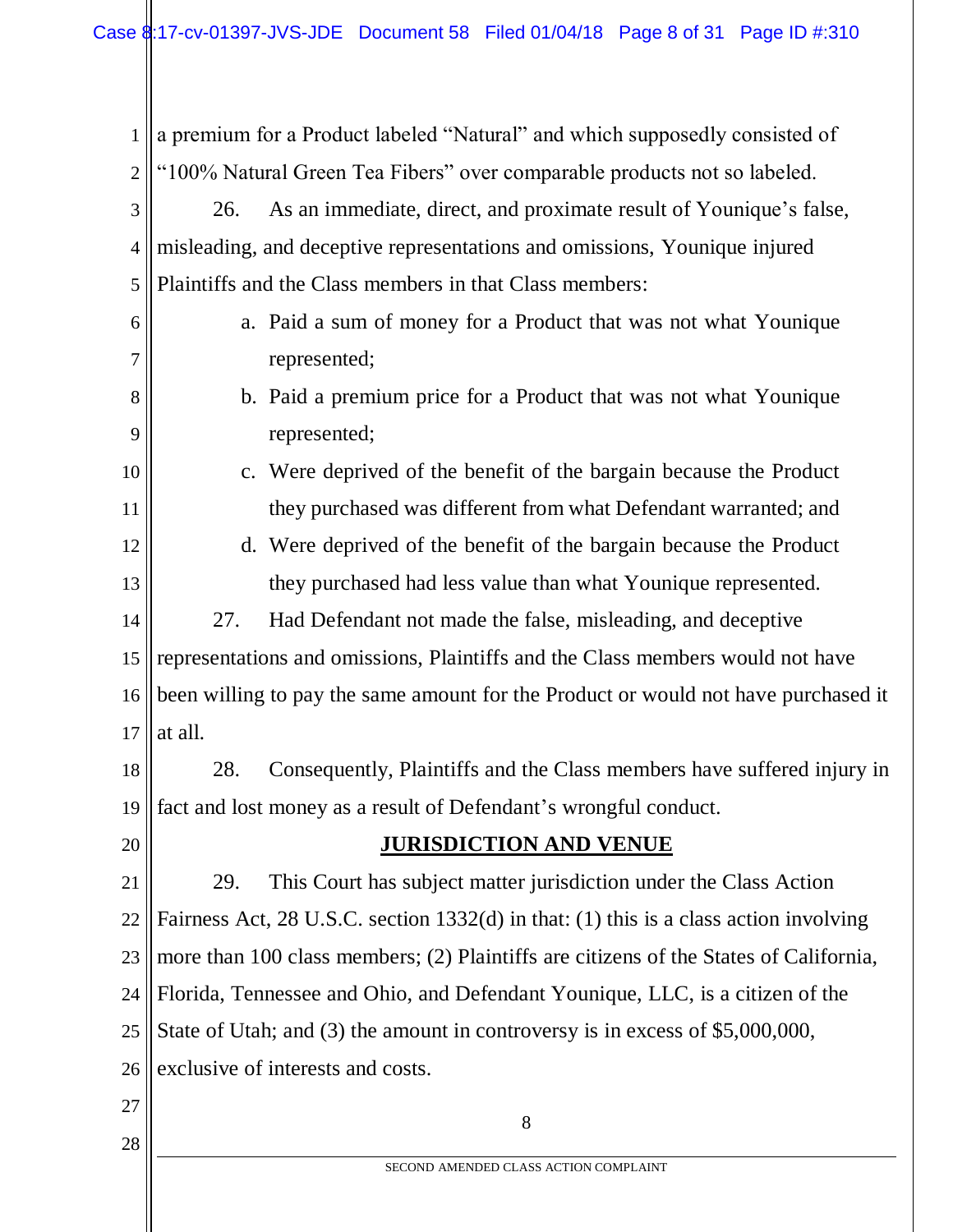1 2 3 4 30. This Court has personal jurisdiction over Defendant because Plaintiff Megan Schmitt is a resident of the State of California, Defendant conducts and transacts business in the State of California, contracts to supply goods within the State of California, and supplies goods within the State of California.

5 6 7 8 31. Venue is proper because Plaintiff Megan Schmitt and many Class Members reside in this District, and throughout the State of California. A substantial part of the events or omissions giving rise to the classes' claims occurred in this District.

#### **PARTIES**

#### 10 **Plaintiffs**

9

11 12 13 14 15 16 17 18 32. **Plaintiff Megan Schmitt** is an individual consumer who, at all times material hereto, was a citizen of California. During the Class Period Ms. Schmitt purchased the Product through Younique's multilevel marketing and distribution network while in California. Ms. Schmitt purchased the Product for personal use. Ms. Schmitt paid \$29 for the Product. The packaging of the Product Ms. Schmitt purchased contained the representation that the "Natural Fibers" were "natural" consisted of "100% Natural Green Tea Fibers." These representations were important to Ms. Schmitt and she relied on them in making her purchase decision.

19 20 21 33. Ms. Schmitt believed that the Natural Fibers component of the Product did not contain any other ingredients besides natural green tea fibers and that the fibers were, as described, "natural."

22 23 34. Ms. Schmitt believes that products which are labeled "Natural" do not contain synthetic ingredients. Ms. Schmitt believes nylon is a synthetic ingredient.

 $\mathfrak g$ 24 25 26 27 35. Had Defendant not made the false, misleading, and deceptive representation that the Natural Fibers were "Natural" and consisted of "100% Natural Green Tea Fibers" Ms. Schmitt would not have been willing to pay the same amount for the Product, and, consequently, she would not have been willing to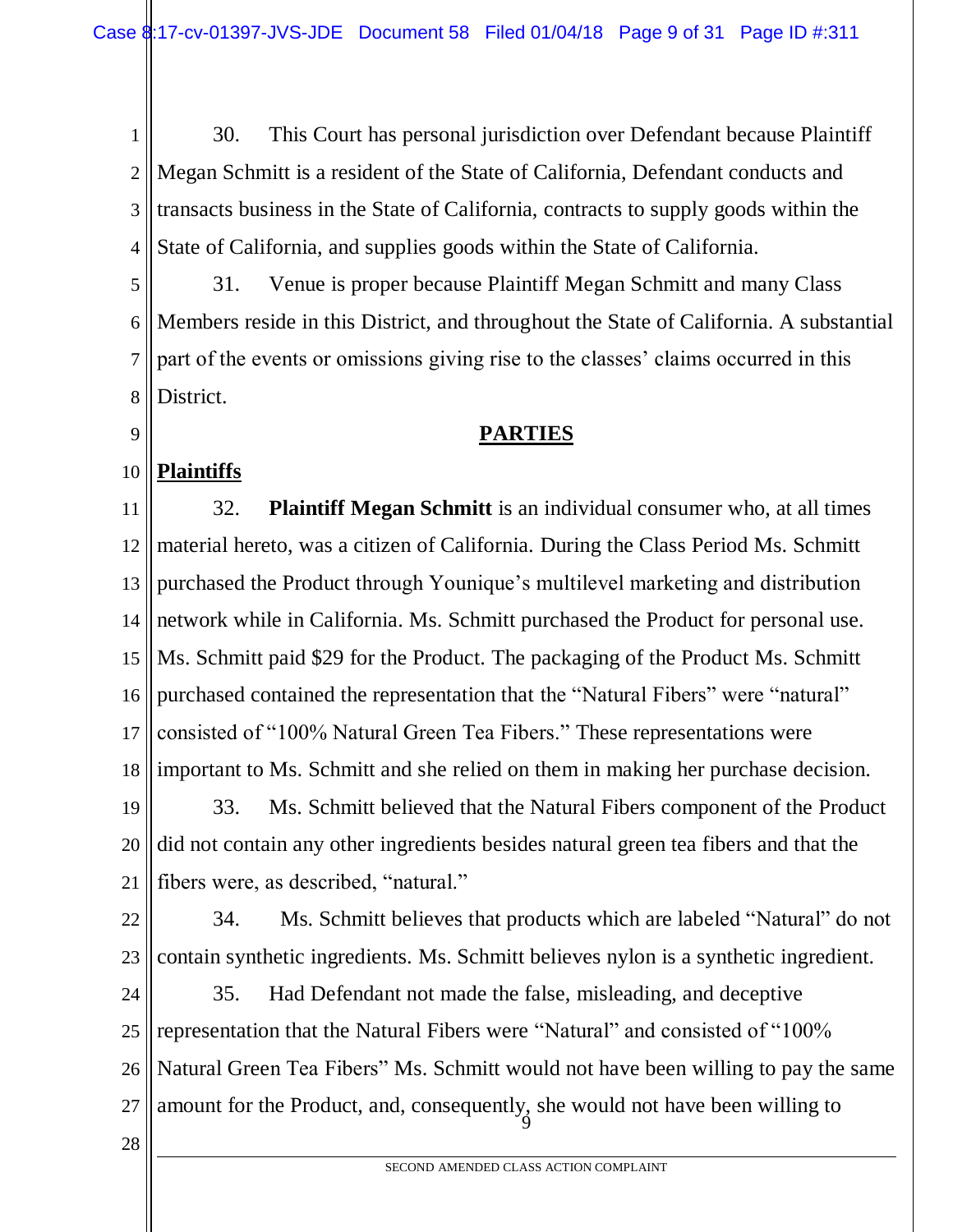1 2 3 4 5 purchase the Product. Ms. Schmitt purchased, purchased more of, and/or paid more for, the Product than she would have had she known the truth about the Product. The Product Ms. Schmitt received was worth less than the Product for which she paid. Ms. Schmitt was injured in fact and lost money as a result of Defendant's improper conduct.

6 7 8 9 10 11 12 13 36. **Plaintiff Deana Reilly** is an individual consumer who, at all times material hereto, was a citizen of the State of Florida. In early 2015, Ms. Reilly purchased the Product through Younique's multilevel marketing and distribution network while in Florida. Ms. Reilly paid \$29 for the Product. Ms. Reilly purchased the Product for personal use. The packaging of the Product Ms. Reilly purchased contained the representation that the "Natural Fibers" were "natural" consisted of "100% Natural Green Tea Fibers." These representations were important to Ms. Reilly and she relied on them in making her purchase decision.

14 15 16 37. Ms. Reilly believed that the Natural Fibers component of the Product did not contain any other ingredients besides natural green tea fibers and that the fibers were, as described, "natural."

17 18 38. Ms. Reilly believes that products which are labeled "Natural" do not contain synthetic ingredients. Ms. Reilly believes nylon is a synthetic ingredient.

19 20 21 22 23 24 25 26 27 39. Had Younique not made the false, misleading, and deceptive representation that the Natural Fibers were "Natural" and consisted of "100% Natural Green Tea Fibers" Ms. Reilly would not have been willing to pay the same amount for the Product, and, consequently, she would not have been willing to purchase the Product. Ms. Reilly purchased, purchased more of, and/or paid more for, the Product than she would have had she known the truth about the Product. The Product Ms. Reilly received was worth less than the Product for which she paid. Ms. Reilly was injured in fact and lost money as a result of Younique's improper conduct.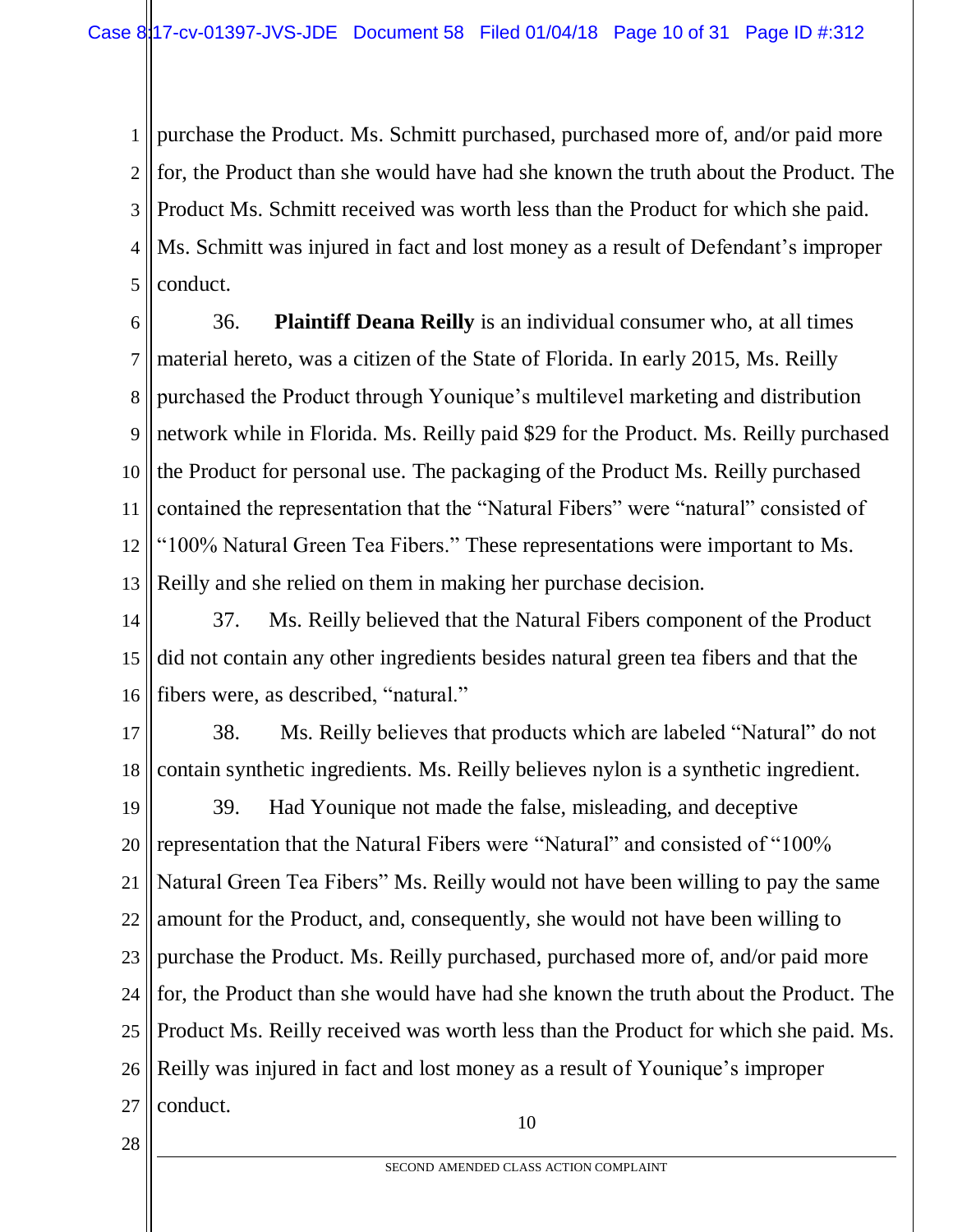1 2 3 4 5 6 7 8 9 40. **Plaintiff Stephanie Miller Brun** is an individual consumer who, at all times material hereto, was a citizen of the State of Ohio. In November of 2014, and several other times, Ms. Brun purchased the Product through Younique's multilevel marketing and distribution network while in Ohio. Ms. Brun paid \$29 for the Product. Ms. Brun purchased the Product for personal use. The packaging of the Product Ms. Brun purchased contained the representation that the "Natural Fibers" were "natural" and consisted of "100% Natural Green Tea Fibers." These representations were important to Ms. Brun and she relied on them in making her purchase decision.

10 11 12 41. Ms. Brun believed that the Natural Fibers component of the Product did not contain any other ingredients besides natural green tea fibers and that the fibers were, as described, "natural."

13 14 42. Ms. Brun believes that products which are labeled "Natural" do not contain synthetic ingredients. Ms. Brun believes nylon is a synthetic ingredient.

15 16 17 18 19 20 21 22 43. Had Younique not made the false, misleading, and deceptive representation that the Natural Fibers were "Natural" and consisted of "100% Natural Green Tea Fibers" Ms. Brun would not have been willing to pay the same amount for the Product, and, consequently, she would not have been willing to purchase the Product. Ms. Brun purchased, purchased more of, and/or paid more for, the Product than she would have had she known the truth about the Product. The Product Ms. Brun received was worth less than the Product for which she paid. Ms. Brun was injured in fact and lost money as a result of Younique's improper conduct.

11 23 24 25 26 27 44. **Plaintiff Carol Orlowsky** is an individual consumer who, at all times material hereto, was a citizen of Tennessee. In late 2014 and early 2015 Ms. Orlowsky purchased the Product through Younique's multilevel marketing and distribution network while in Tennessee. Ms. Orlowsky paid \$29 for the Product. Ms. Orlowsky purchased the Product for personal use. The packaging of the Product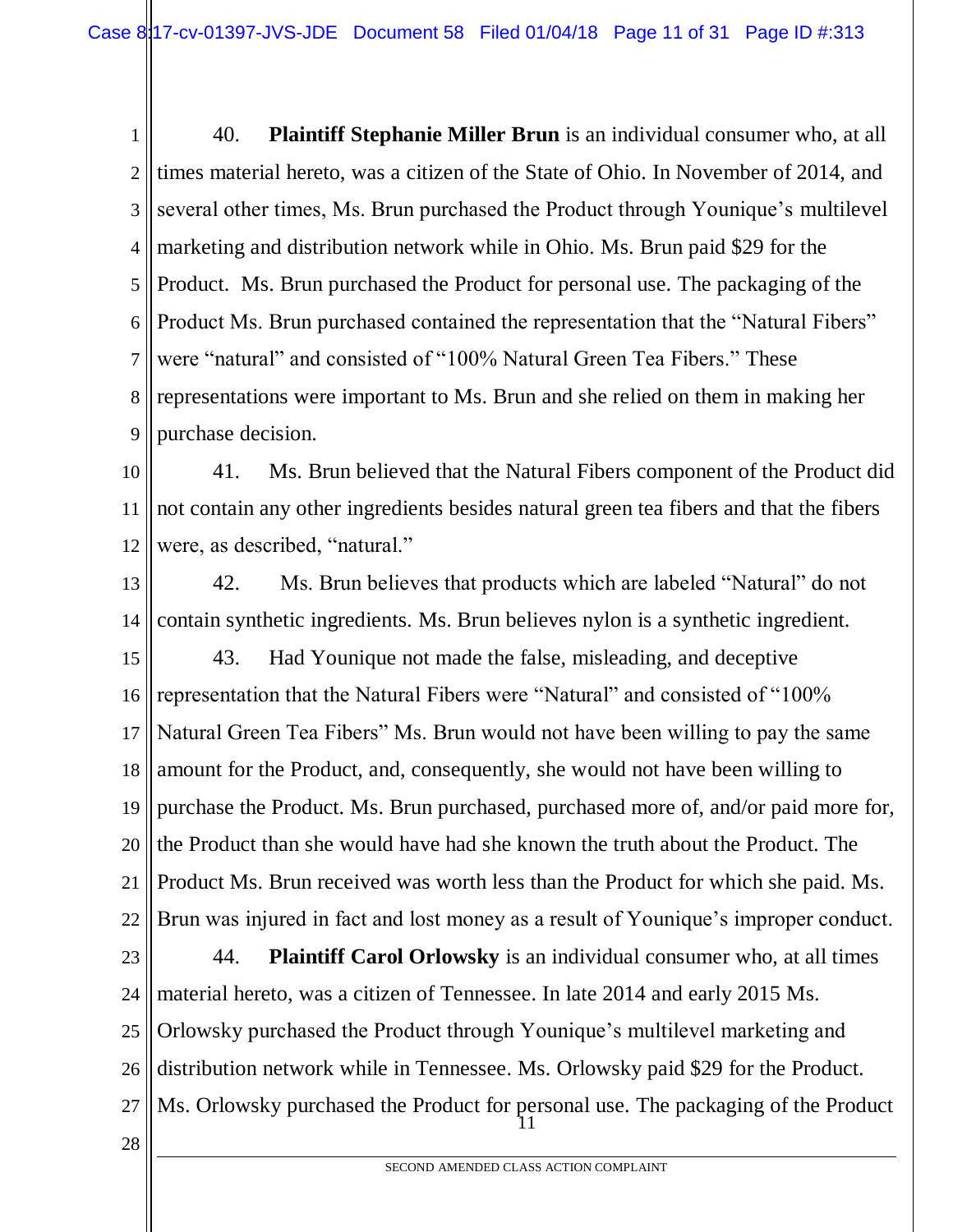1 2 3 4 Ms. Orlowsky purchased contained the representation that the "Natural Fibers" were "natural" consisted of "100% Natural Green Tea Fibers." These representations were important to Ms. Orlowsky and she relied on them in making her purchase decision.

5 6 7 45. Ms. Orlowsky believed that the Natural Fibers component of the Product did not contain any other ingredients besides natural green tea fibers and that the fibers were, as described, "natural."

8 9 10 46. Ms. Orlowsky believes that products which are labeled "Natural" do not contain synthetic ingredients. Ms. Orlowsky believes nylon is a synthetic ingredient.

11 12 13 14 15 16 17 18 19 47. Had Defendant not made the false, misleading, and deceptive representation that the Natural Fibers were "Natural" and consisted of "100% Natural Green Tea Fibers" Ms. Orlowsky would not have been willing to pay the same amount for the Product, and, consequently, she would not have been willing to purchase the Product. Ms. Orlowsky purchased, purchased more of, and/or paid more for, the Product than she would have had she known the truth about the Product. The Product Ms. Orlowsky received was worth less than the Product for which she paid. Ms. Orlowsky was injured in fact and lost money as a result of Defendant's improper conduct.

#### 20 **Defendant**

21 22 23 24 25 26 48. Defendant Younique, LLC ("Younique") is a corporation with its principal place of business in Lehi, Utah. At all relevant times Younique was responsible for the manufacture, marketing, advertising, and distribution of the Product throughout the United States. Younique created and/or authorized the false, misleading, and deceptive advertisements, packaging and labeling for the Product. In 2017, Coty Inc., a publicly-traded multinational corporation purchased 60% of

27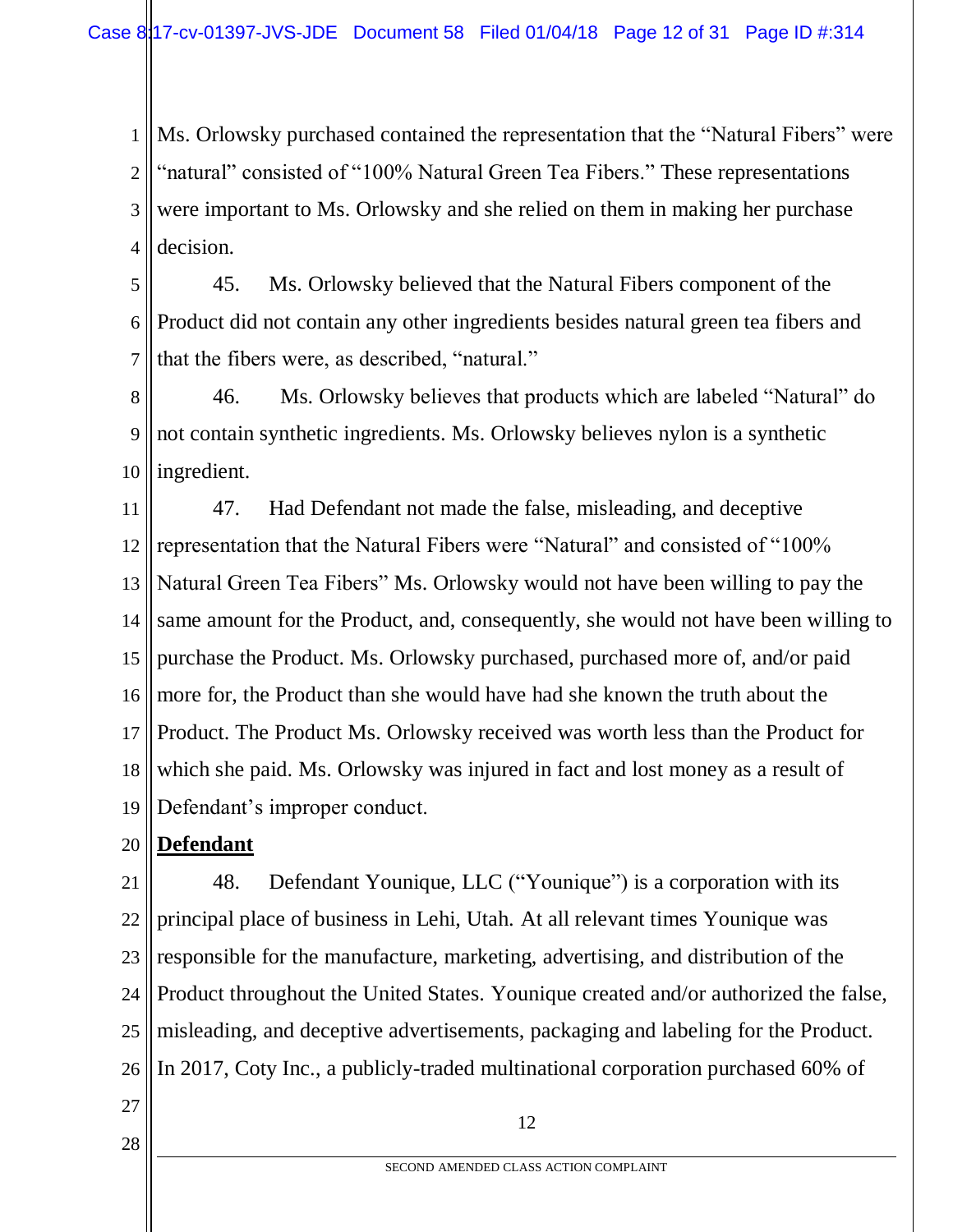1 2 Younique for \$600 million. Younique currently operates within Coty's "Consumer Beauty" division.

3

#### **CLASS ALLEGATIONS**

4 5 6 7 8 49. Plaintiffs bring this matter on behalf of themselves and those similarly situated. As detailed at length in this Complaint, Younique orchestrated deceptive marketing and labeling practices. Defendant's customers were uniformly impacted by and exposed to this misconduct. Accordingly, this action is suited for classwide resolution.

9 10 50. The Class is defined as all consumers who purchased the Product anywhere in the United States during the Class Period (the "Class").

11 12 13 14 15 51. Plaintiffs also seek certification, to the extent necessary or appropriate, of subclasses of individuals who purchased the Products in the States of California, Tennessee, Ohio, or Florida, at any time during the Class Period. The Class and Subclasses shall be referred to collectively throughout the Complaint as the "Class" except where indicated.

16 17 18 52. This action should be certified as a class action under Federal Rule of Civil Procedure 23(a) and (b)(3). It satisfies the class action prerequisites of numerosity, commonality, typicality, and adequacy because:

19 20 21 22 53. Numerosity: Class Members are so numerous that joinder of all members is impracticable. Plaintiffs believe that there are thousands of consumers who are Class Members who have been damaged by Defendant's deceptive and misleading practices.

23 24 25 54. Commonality: The questions of law and fact common to the Class Members which predominate over any questions which may affect individual Class Members include, but are not limited to:

26 27

28

13 a. Whether the Natural Fibers component of the Product contains "100% Natural Green Tea Fibers" or not;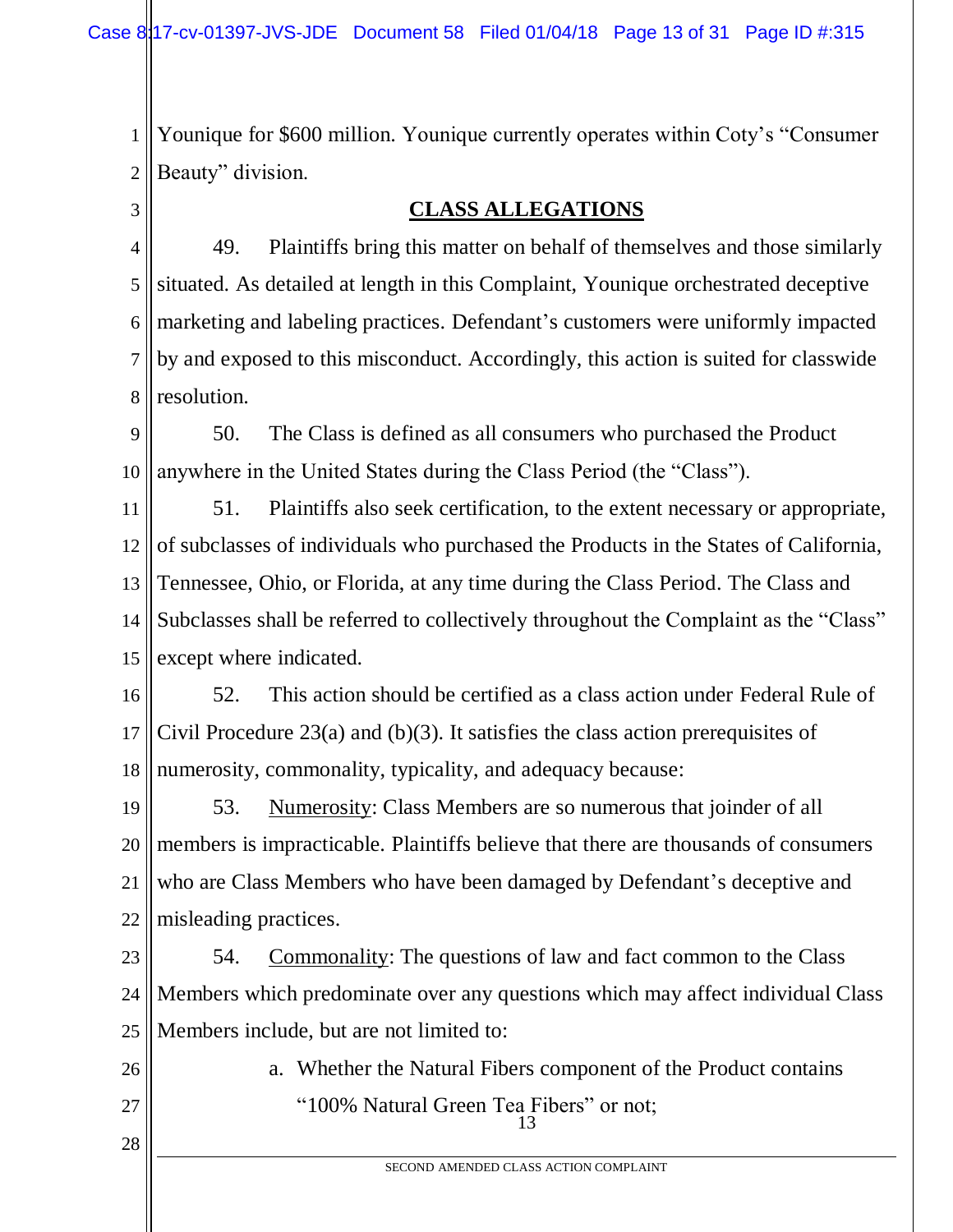| 1              | b. Whether the ingredients in the Natural Fibers component of the                       |  |  |
|----------------|-----------------------------------------------------------------------------------------|--|--|
| $\overline{2}$ | Product are "natural" as that term is objectively understood by a                       |  |  |
| 3              | reasonable consumer;                                                                    |  |  |
| $\overline{4}$ | c. Whether Defendant made false and/or misleading statements to the                     |  |  |
| 5              | Class and the public concerning the contents of its Product;                            |  |  |
| 6              | d. Whether Defendant has engaged in unfair, fraudulent, or unlawful                     |  |  |
| 7              | business practices with respect to the advertising, marketing, and                      |  |  |
| 8              | sale of the Product;                                                                    |  |  |
| 9              | e. Whether Defendant's false and misleading statements concerning its                   |  |  |
| 10             | Product were likely to deceive the public; and                                          |  |  |
| 11             | f.<br>The amount of the price premium paid by Plaintiffs and the Class                  |  |  |
| 12             | Members as a result of the misrepresentations.                                          |  |  |
| 13             | 55.<br><b>Typicality:</b> Plaintiffs are members of the national Class. Ms. Schmitt is  |  |  |
| 14             | a member of the California Subclass. Ms. Reilly is a member of the Florida              |  |  |
| 15             | Subclass. Ms. Brun is a member of the Ohio Subclass. Ms. Orlowsky is a member of        |  |  |
| 16             | the Tennessee Subclass. The claims of the Plaintiffs are typical of the claims of each  |  |  |
| 17             | Class Member in that every member of the Class was subjected to the same                |  |  |
| 18             | deceptive, misleading conduct and incurred damages by purchasing the Product.           |  |  |
| 19             | <b>Adequacy:</b> The Plaintiffs are all adequate Class representatives. None<br>56.     |  |  |
| 20             | of their interests conflict with the interests of the Class Members they seek to        |  |  |
| 21             | represent; their consumer fraud claims are common to all members of the Class and       |  |  |
| 22             | they have a strong interest in vindicating their rights; and they have retained counsel |  |  |
| 23             | competent and experienced in complex class action litigation and they intend to         |  |  |
| 24             | vigorously prosecute this action.                                                       |  |  |
| 25             | Predominance: Pursuant to Rule $23(b)(3)$ , the common issues of law<br>57.             |  |  |
| 26             | and fact identified above predominate over any other questions affecting only           |  |  |
| 27             | individual members of the Class. The Class issues fully predominate over any            |  |  |

28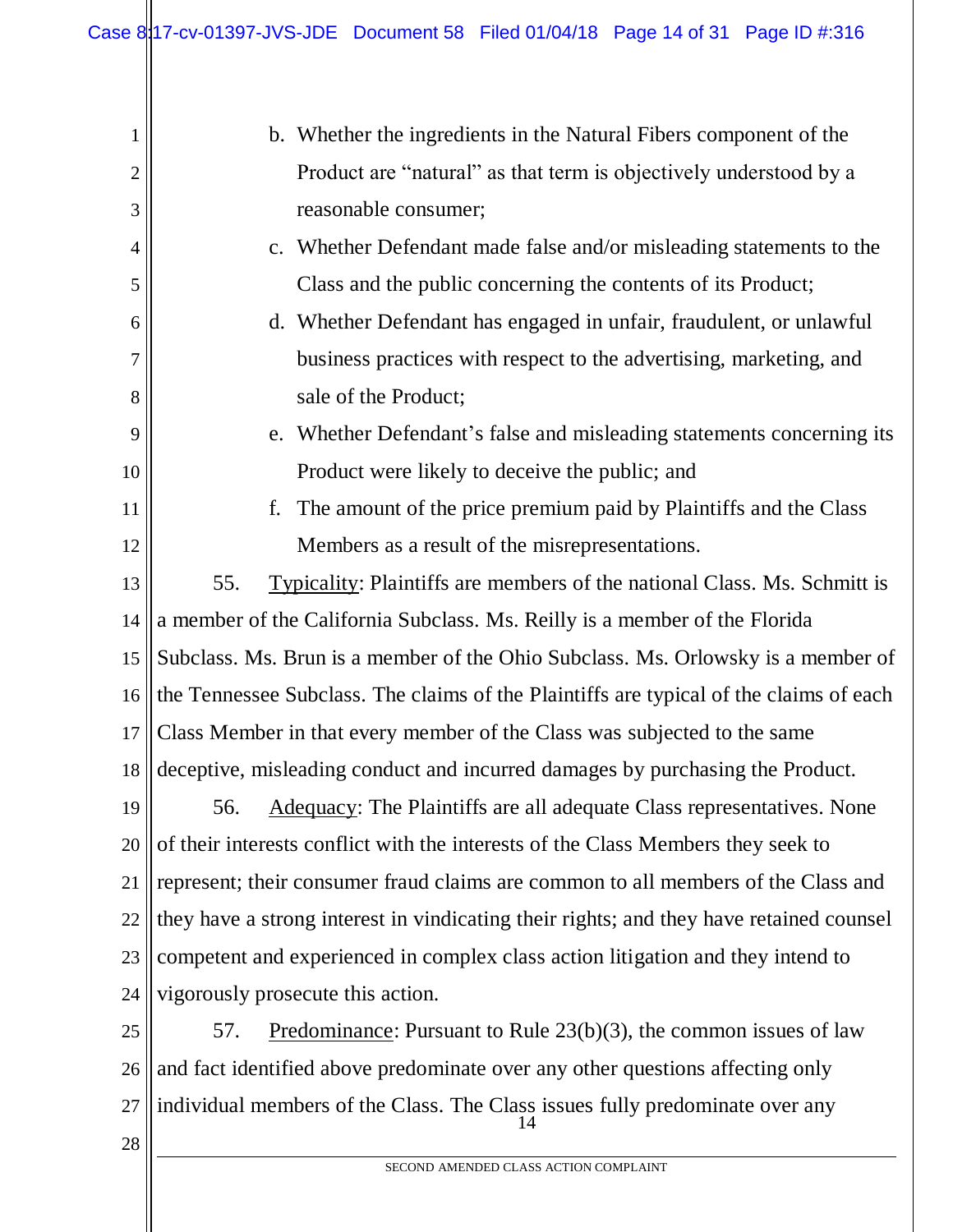1 2 3 individual issue because no inquiry into individual conduct is necessary; all that is required is a narrow focus on Defendant's deceptive and misleading marketing and labeling practices and their objective impact on a reasonable consumer.

4 5 58. Superiority: A class action is superior to the other available methods for the fair and efficient adjudication of this controversy because:

6

7

8

9

10

11

12

17

18

19

20

21

22

23

24

25

26

27

28

- a. The joinder of thousands of individual Class Members is impracticable, cumbersome, unduly burdensome, and a waste of judicial and/or litigation resources;
- b. The individual claims of the Class Members are relatively modest compared with the expense of litigating the claims, thereby making it impracticable, unduly burdensome, and expensive—if not totally impossible—to justify individual actions;
- 13 14 15 16 c. When Defendant's liability has been adjudicated, all Class Members' claims can be determined by the Court and administered efficiently in a manner far less burdensome and expensive than if it were attempted through filing, discovery, and trial of all individual cases;
	- d. This class action will promote orderly, efficient, expeditious, and appropriate adjudication and administration of Class claims;

# e. Plaintiffs know of no difficulties to be encountered in the management of this action that would preclude its maintenance as a class action;

- f. A class action will assure uniformity of decisions among Class Members;
	- g. The Class is readily definable and prosecution of this action as a class action will eliminate the possibility of repetitious litigation;
- 15 h. Class Members' interests in individually controlling the prosecution of separate actions is outweighed by their interest in efficient resolution by single class action; and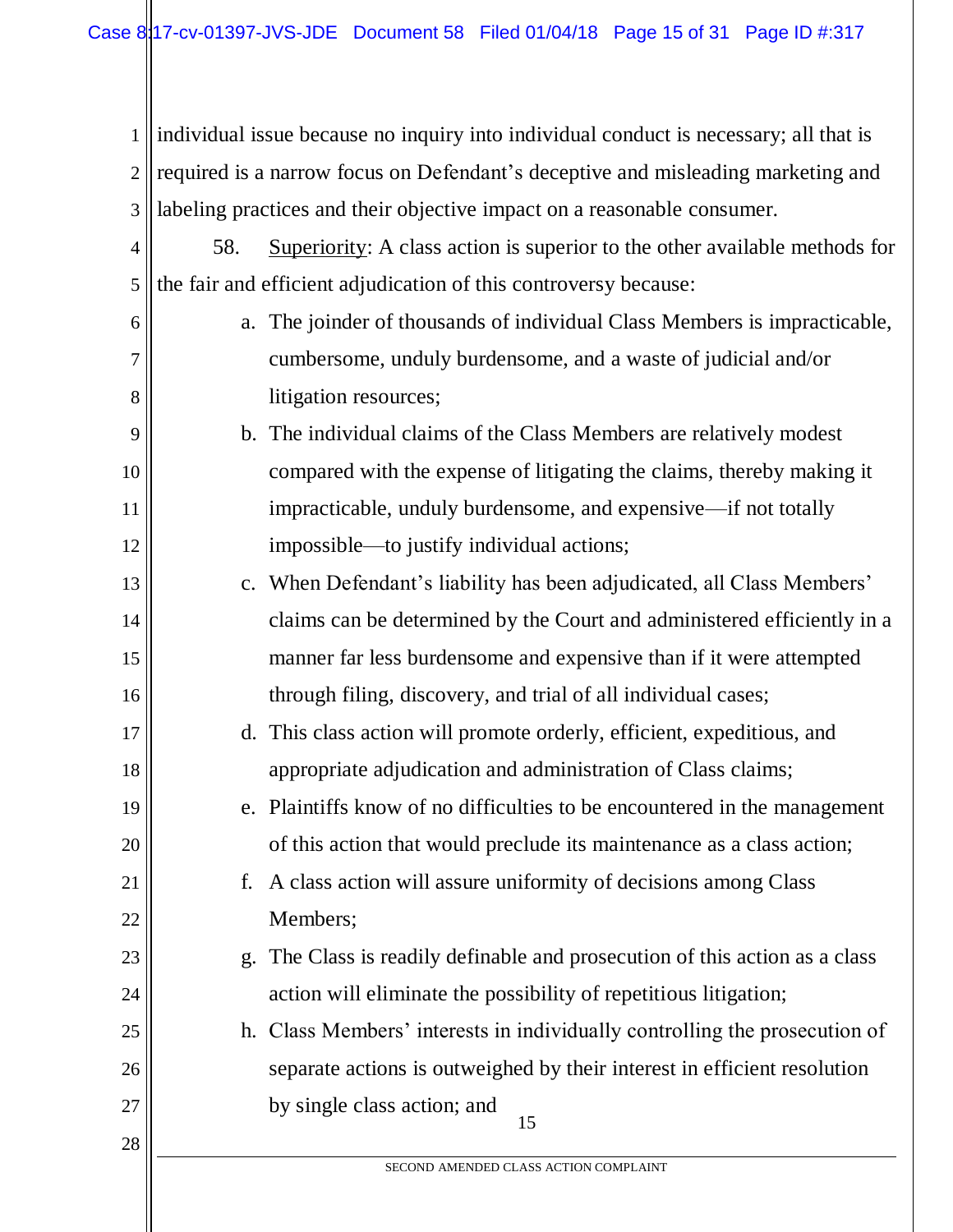Case 8:17-cv-01397-JVS-JDE Document 58 Filed 01/04/18 Page 16 of 31 Page ID #:318

16 SECOND AMENDED CLASS ACTION COMPLAINT 1 2 3 4 5 6 7 8 9 10 11 12 13 14 15 16 17 18 19 20 21 22 23 24 25 26 27 28 i. It would be desirable to concentrate in this single venue the litigation of all plaintiffs who were induced to purchase the Product by Defendant's uniform false advertising. 59. Accordingly, this case should be maintained as a class action under Rule 23(b)(3) because questions of law or fact common to Class Members predominate over any questions affecting only individual members, and because a class action is superior to other available methods for fairly and efficiently adjudicating this controversy. **CAUSES OF ACTION FIRST CAUSE OF ACTION VIOLATION OF THE MAGNUSON-MOSS WARRANTY ACT, 15 U.S.C. § 2301,** *et seq***., (Breach of State Law Implied Warranty of Merchantability) (On Behalf of Plaintiffs Ms. Schmitt, Ms. Brun and Ms. Orlowsky and the National Class)** 60. Plaintiffs Schmitt, Brun and Orlowsky repeat and reallege each and every allegation contained in the foregoing paragraphs as if fully set forth herein. 61. Plaintiffs Schmitt, Brun and Orlowsky bring this claim individually and on behalf of all members of the Class. Upon certification, the Class will consist of more than 100 named Plaintiffs. 62. The Magnuson-Moss Warranty Act provides a federal remedy for consumers who have been damaged by the failure of a supplier or warrantor to comply with any obligation under a written warranty or implied warranty, or other various obligations established under the Magnuson-Moss Warranty Act, 15 U.S.C. § 2301, *et seq*. 63. An implied warranty of merchantability arose in connection with the purchases of the Product by Plaintiffs Schmitt, Brun and Orlowsky by operation of state law under the Magnuson-Moss Warranty Act, 5 U.S.C. § 2301(7).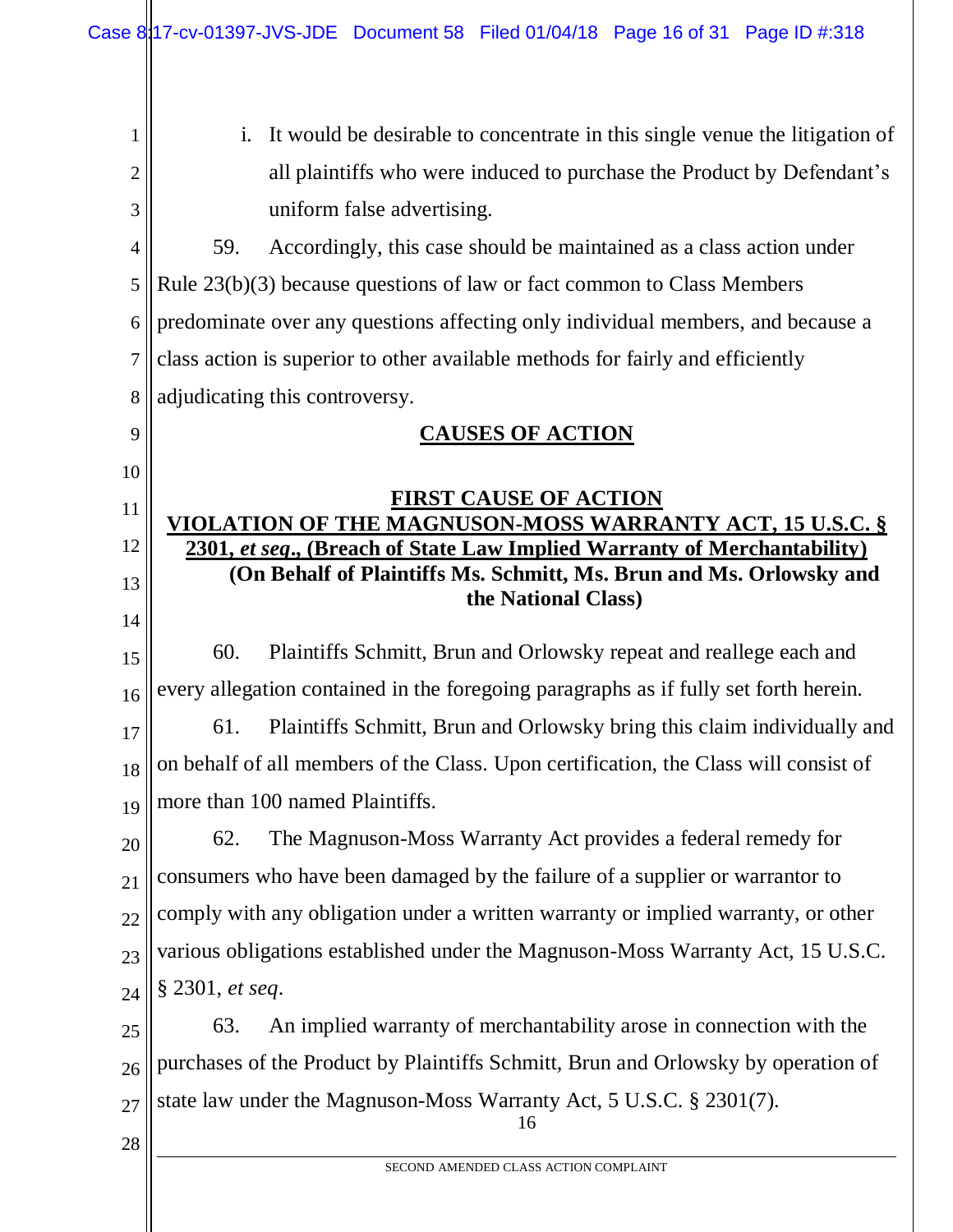1 2 64. The Product is a "consumer product" within the meaning of the Magnuson-Moss Warranty Act, 15 U.S.C. § 2301(1).

3 4 5 65. Plaintiffs Schmitt, Brun and Orlowsky and other members of the Class are "consumers" within the meaning of the Magnuson-Moss Warranty Act, 15 U.S.C. § 2301(3).

6 7 66. Defendant is a "supplier" and "warrantor" within the meaning of the Magnuson-Moss Warranty Act, 15 U.S.C. §§ 2301(4) & 2301(5).

8 9 10 67. Defendant made promises and affirmations of fact on the container and label of the Product that the Product contained "Natural Fibers" and "100% Natural Green Tea Fibers."

11 12 68. These promises and affirmations of fact were false. The fibers in the Product were not natural and did not contain 100% natural green tea fibers.

13 14 15 16 69. Accordingly, Defendant breached the implied law of merchantability in connection with the sale of the Products to Plaintiffs Schmitt, Brun and Orlowsky, and violated the Magnuson-Moss Warranty Act by breaching the implied warranty of merchantability.

17 18 19 70. Consequently, Plaintiffs and the other members of the Class have suffered injury and are entitled to damages in an amount to be proven at trial, along with attorney's fees and costs.

20

21

#### **SECOND CAUSE OF ACTION VIOLATION OF CAL. BUS. & PROF. CODE § 17200,** *et seq***. (On behalf of Ms. Schmitt and the California Subclass)**

22 23 71. Plaintiffs repeat and reallege each and every allegation contained in all the foregoing paragraphs as if fully set forth herein.

24 25 26 72. Ms. Schmitt has standing to pursue this claim under California's Unfair Competition Law ("UCL") because she suffered an injury-in-fact and lost money as a result of Defendant's unfair practices. Specifically, Ms. Schmitt expended more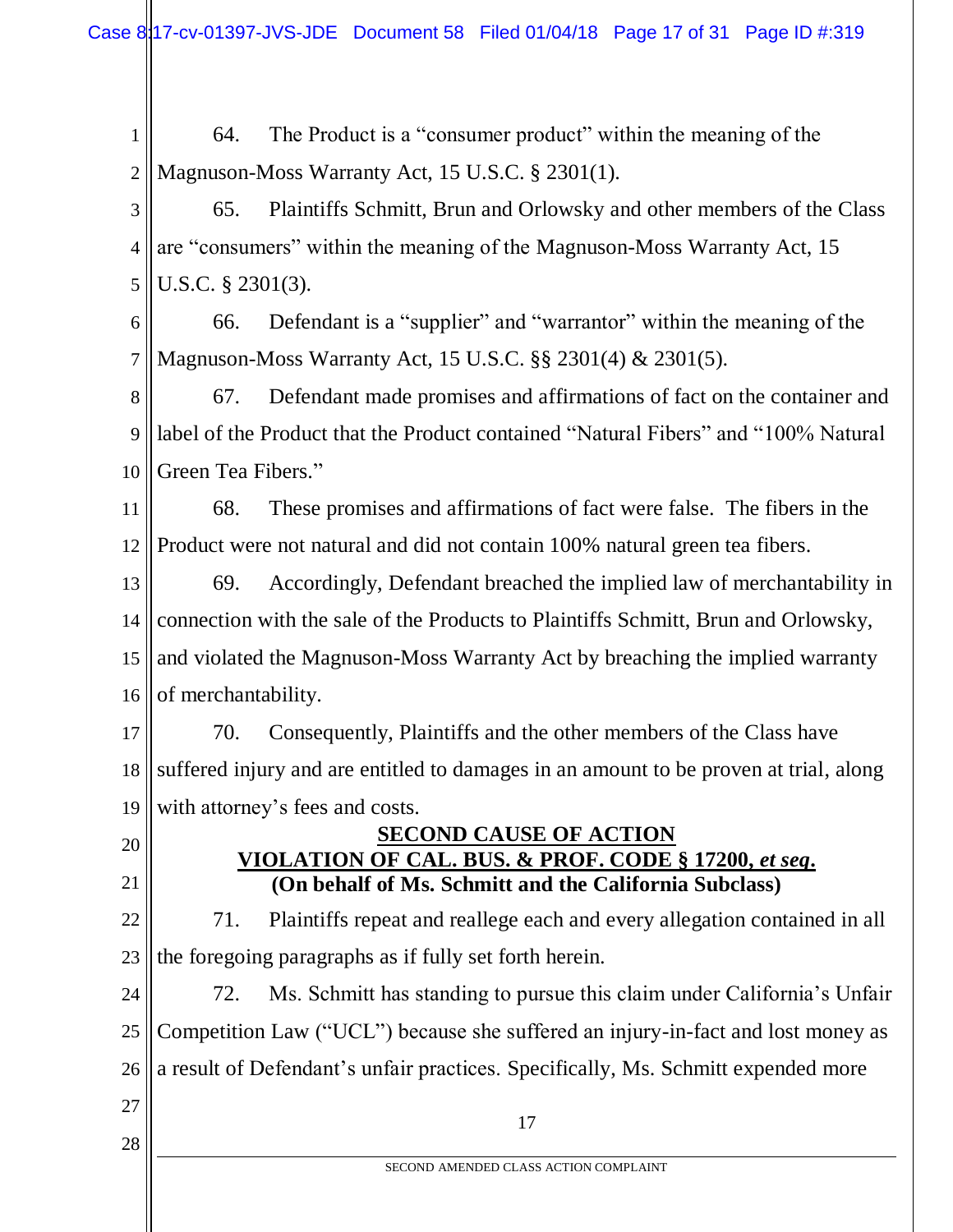1 2 money in the transaction than she otherwise would have due to Defendant's conduct.

3 4 5 6 73. Advertising and labeling the Product as "natural" and containing "100% Natural Green Tea Fibers" when it contains only synthetic ingredients and does not contain green tea fibers constitutes a course of unfair conduct within the meaning of Cal. Civ. Code § 17200, *et seq*.

7 8 74. The conduct of the Defendant harms the interests of consumers and market competition. There is no valid justification for Defendant's conduct.

9 10 11 75. Defendant engaged in unlawful business acts and practices by breaching implied and express warranties, and violating the Consumers Legal Remedies Act, Cal. Civ. Code § 1750, *et seq*.

12 13 14 15 16 76. Defendant engaged in fraudulent business practices by knowingly misrepresenting the Product as "natural" and consisting of "100% Natural Green Tea Fibers." Such practices are devoid of utility and outweighed by the gravity of harm to Ms. Schmitt and the California Subclass who lost money or property by paying for the Product.

17 18 19 20 21 22 23 77. Each of Defendant's unfair, unlawful, and fraudulent practices enumerated above was the direct and proximate cause of financial injury to Ms. Schmitt and the Class. Defendant has unjustly benefitted as a result of its wrongful conduct. Ms. Schmitt and California Class members are accordingly entitled to have Defendant disgorge and restore to Ms. Schmitt and California Class members all monies wrongfully obtained by Defendant as a result of the conduct as alleged herein.

24 25 78. Ms. Schmitt and the California Subclass do not have an adequate remedy at law.

- 26
- 27
- 28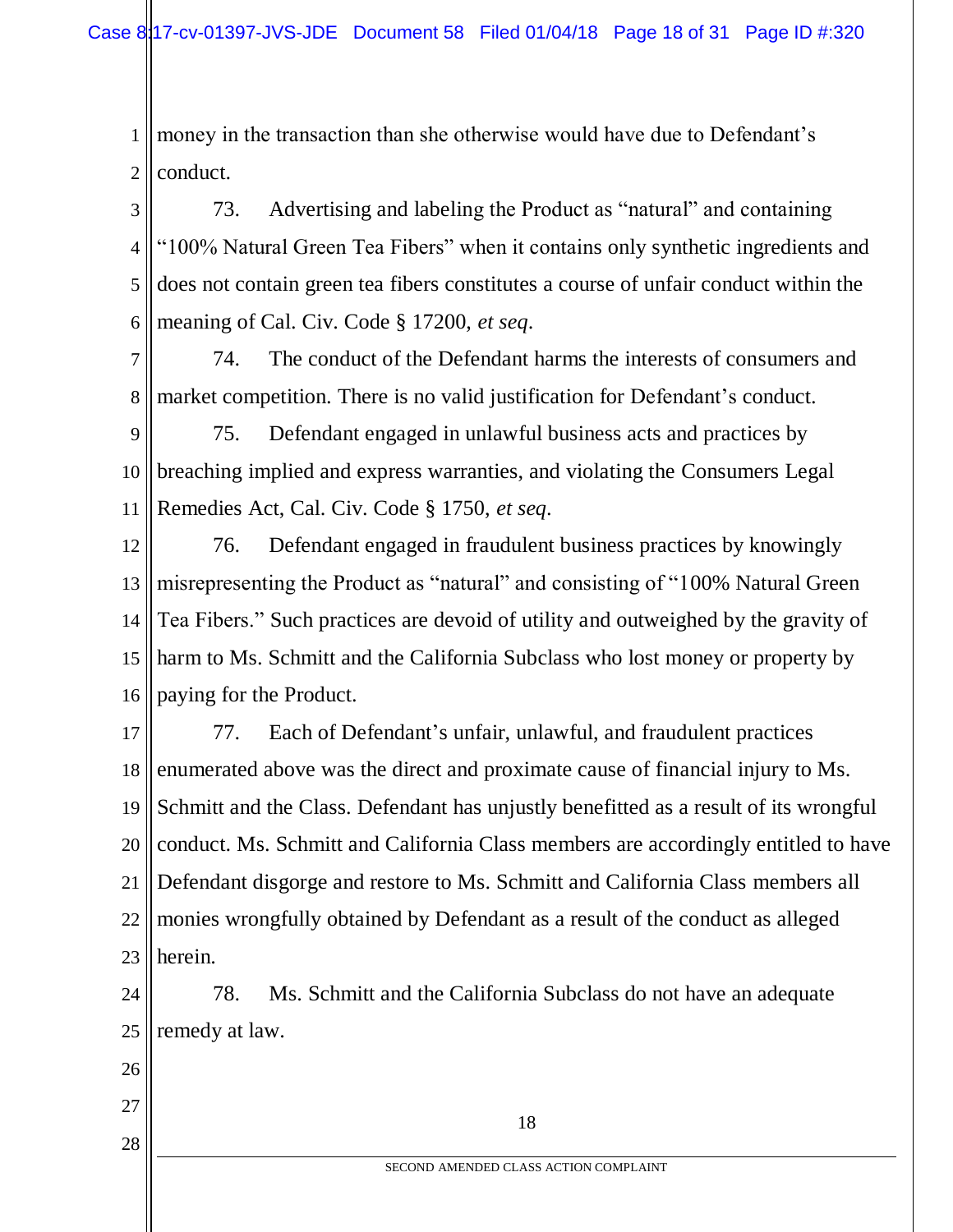### **THIRD CAUSE OF ACTION VIOLATION OF THE CALIFORNIA CONSUMERS LEGAL REMEDIES ACT, CAL. CIV. CODE § 1750,** *et seq***. (On behalf of Ms. Schmitt and the California Subclass)**

4 5 79. Plaintiffs repeat and reallege each and every allegation contained in all the foregoing paragraphs as if fully set forth herein.

6 7 8 9 80. The Consumers Legal Remedies Act ("CLRA") was enacted to protect consumers against unfair and deceptive business practices. The CLRA applies to Defendant's acts and practices because the Act covers transactions involving the sale of goods to consumers.

10 11 12 13 81. Ms. Schmitt and members of the California Subclass members are "consumers" within the meaning of section 1761(d) of the California Civil Code, and they engaged in "transactions" within the meaning of sections 1761(e) and 1770 of the California Civil Code, including the purchases of the Products.

- 82. Defendant is a "person" under Cal. Civ. Code § 1761(c).
- 15

14

1

2

3

83. The Products are "goods" under Cal. Civ. Code §1761(a).

16 17 84. Defendant's unfair and deceptive business practices were intended to and did result in the sale of the Products.

18 19 85. Defendant violated the CLRA by engaging in the following unfair and deceptive practices:

20 21 86. Representing that Products have characteristics, uses, or benefits that they do not have, in violation of section  $1770(a)(5)$ ;

22 23 87. Representing that Products are of a particular standard, quality, or grade when they are not, in violation of section 1770(a)(7); and

24 25 88. Advertising Products with the intent not to sell them as advertised, in violation of section 1770(a)(9).

Products were not "natural" and that they did not contain "100% Natural Green Tea 26 27 89. If Ms. Schmitt and the California Class members had known that the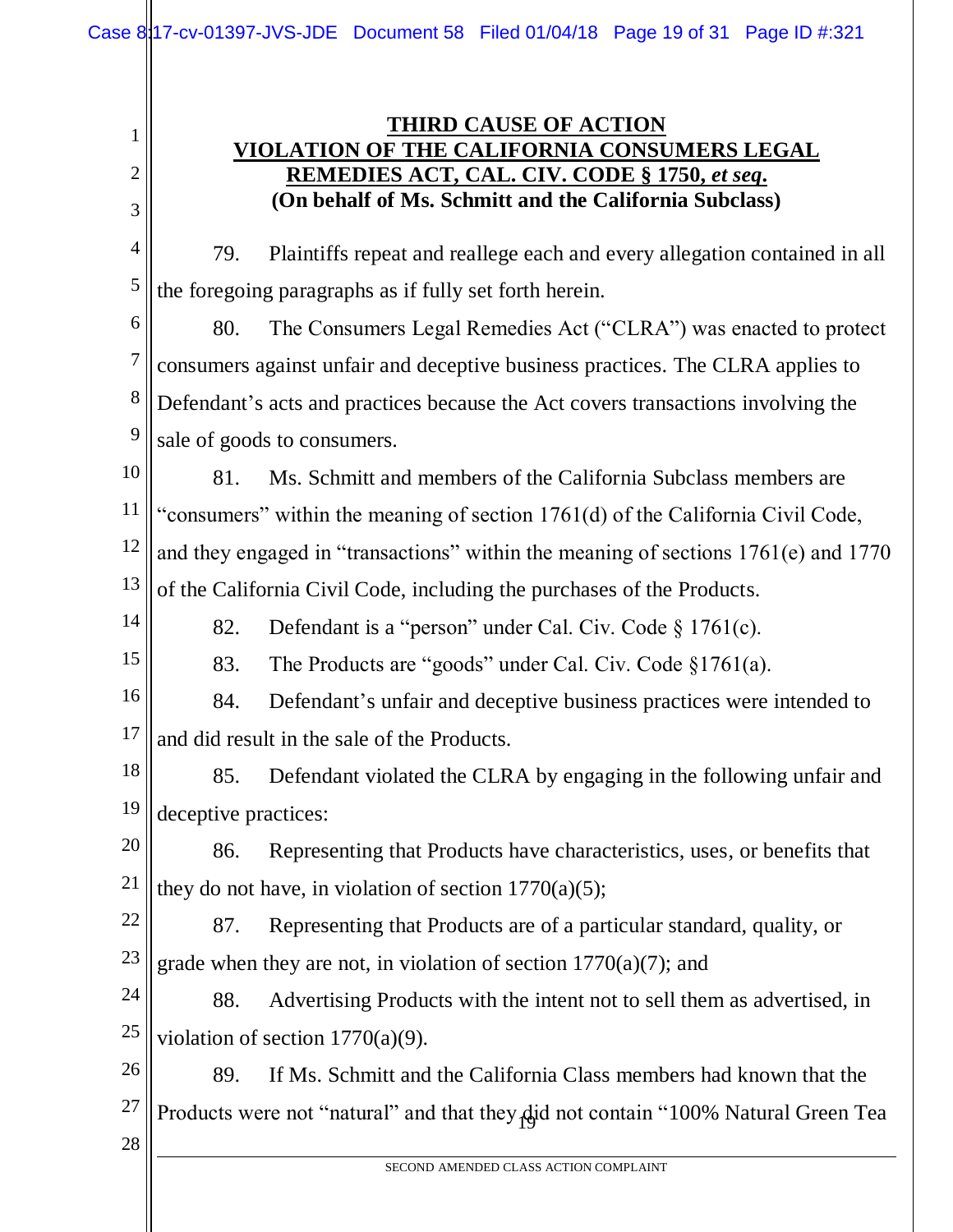1 2 Fibers" they would not have purchased the Products at all or purchased the Products at the prices they did.

3 4 5 90. As a direct and proximate result of Defendant's conduct, Ms. Schmitt and the California Class suffered injury and damages in an amount to be determined at trial.

6 7 8 9 91. Pursuant to California Civil Code § 1782(a), On August 23, 2017, Ms. Schmitt sent Defendant a notice letter via certified mail, return receipt requested, advising Defendant that it had violated the CLRA and must correct, repair, replace, or otherwise rectify the goods alleged to be in violation of § 1770.

10 11 92. More than thirty days have passed since Ms. Schmitt sent the letter and Defendant has not taken remedial action.

12

22

23

24

27

28

93. Ms. Schmitt seeks monetary relief under the CLRA.

13 14 15 16 17 18 19 94. Ms. Schmitt also seeks punitive damages because Younique's conduct was reprehensible and conducted with conscious disregard of the rights of others. Many consumers try to use natural products for health reasons. Younique preyed upon this desire and sold consumers a product that was labeled as natural but was actually synthetic. In addition, many class members suffered eye irritation because they used the Product believing it was natural when it was composed of ground-up nylon.

20 21 95. Ms. Schmitt also seeks restitution, costs, attorneys' fees, and any other relief available under the CLRA.

#### **FOURTH CAUSE OF ACTION BREACH OF EXPRESS WARRANTY UNDER CALIFORNIA LAW, CAL. COM. CODE §§ 2313 and 10210 (On behalf of Ms. Schmitt and the California Subclass)**

25 26 96. Plaintiffs repeat and reallege each and every allegation contained in the foregoing paragraphs as if fully set forth herein.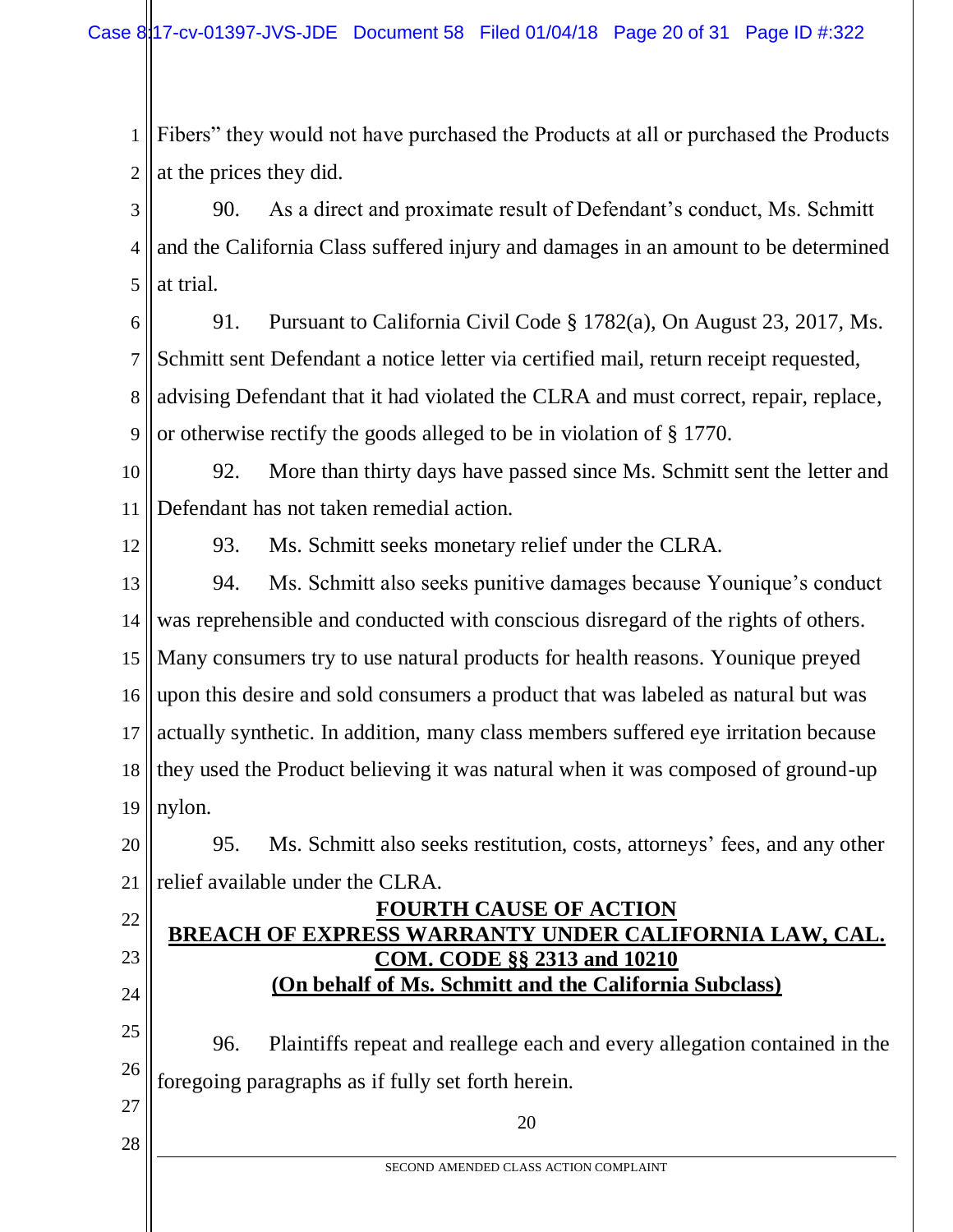21 SECOND AMENDED CLASS ACTION COMPLAINT 1 2 3 4 5 6 7 8 9 10 11 12 13 14 15 16 17 18 19 20 21 22 23 24 25 26 27 28 97. Younique was at all relevant times a "merchant" and a "seller" within the meaning of Cal. Com. Code §§ 2104(1), 10103(c) and § 2103 (1)(d). 98. The Products, at all relevant times, were "goods" within the meaning of Cal. Com. Code §§ 2105(1) and 10103(a)(8). 99. On the Product's packaging, Younique expressly warranted to all purchasers that the Natural Fibers component of the Product was "natural" and composed of green tea fibers. 100. Younique knowingly breached its warranty because the Natural Fibers component of the Product was not "natural" and did not consist of green tea leaves. 101. As a result, Ms. Schmitt and the members of the California Subclass are entitled to damages in an amount to be determined at trial. **FIFTH CAUSE OF ACTION BREACH OF IMPLIED WARRANTY OF MERCHANTABLITY UNDER CALIFORNIA LAW, COM. CODE § 2314 (On behalf of Ms. Schmitt and the California Subclass)** 102. Plaintiffs repeat and reallege each and every allegation contained in all the foregoing paragraphs as if fully set forth herein. 103. An implied warranty of merchantability arose as a matter of law in connection with the sale of the Products. 104. The Products are "goods" under the Cal. Com. Code § 2314(1). 105. Younique is a "merchant" with respect to the sale of the Products. 106. Under Cal. Com. Code § 2314(2)(f) goods must "Conform to the promises or affirmations of fact made on the container or label if any." 107. On the Product's packaging, Younique promised and affirmed to all purchasers that the Natural Fibers component of the Product was "natural" and composed of green tea fibers. 108. Younique knowingly breached these promises and affirmations because the Natural Fibers component of the Product was not "natural" and did not consist of green tea leaves.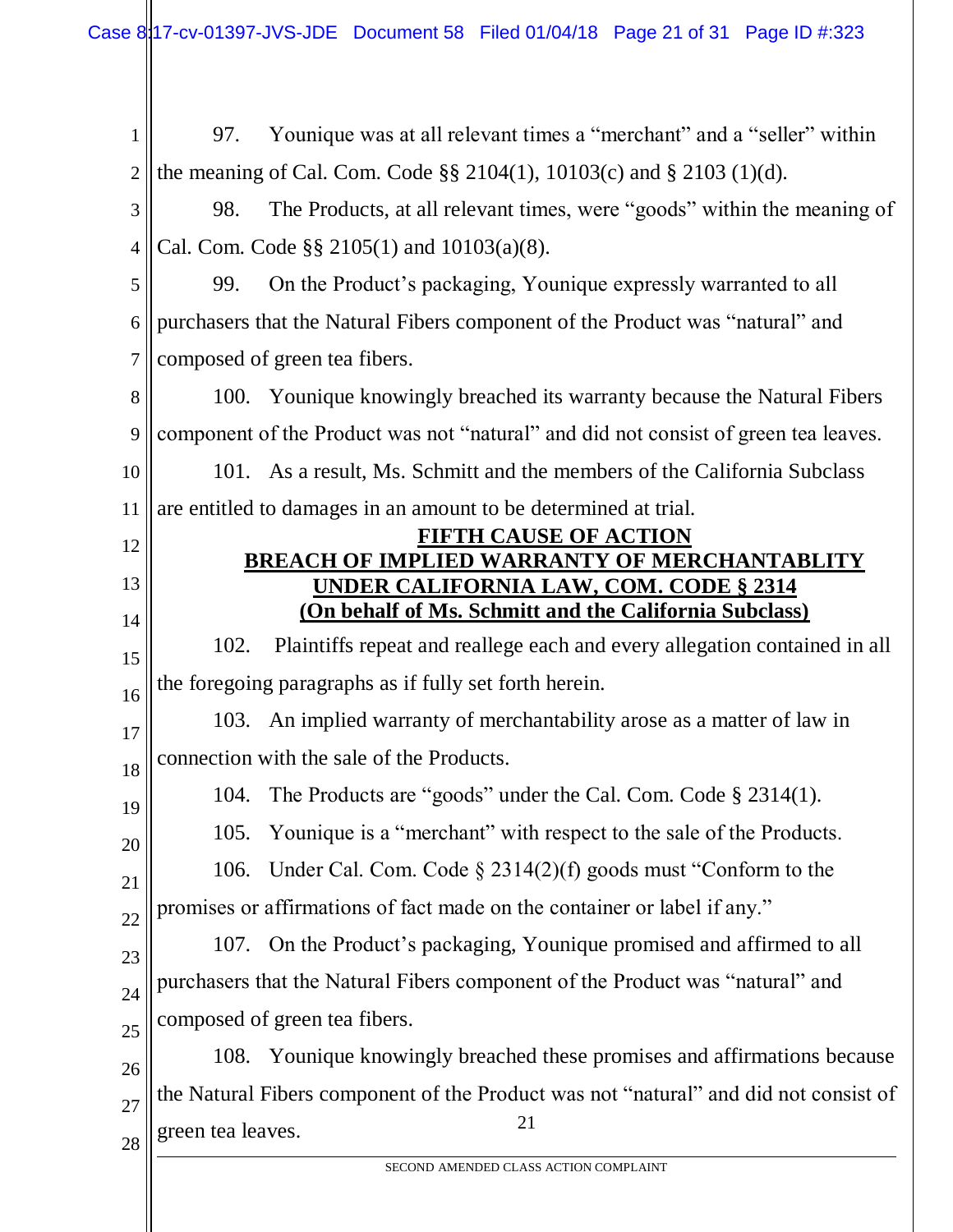1 2 109. Younique was notified of these issues by Ms. Schmitt's August 23, 2017 letter.

3 4 110. As a result, Ms. Schmitt and the members of the California Subclass are entitled to damages in an amount to be determined at trial.

#### **SIXTH CAUSE OF ACTION VIOLATION OF FLORIDA'S UNFAIR AND DECEPTIVE TRADE PRACTICES ACT, FLA. STAT. § 501.201,** *et seq***. (on behalf of Ms. Reilly and the Florida Subclass)**

8 9 111. Plaintiffs repeat and reallege each and every allegation contained in all the foregoing paragraphs as if fully set forth herein.

10

11

27

28

5

6

7

112. Ms. Reilly is a consumer under Fla. Stat. § 501.203(7).

113. Younique was engaged in commerce under Fla. Stat. § 501.203(8).

12 13 14 15 114. The Florida Unfair and Deceptive Trade Practices Act at Fla. Stat. § 501.204(1) prohibits "unfair methods of competition, unconscionable acts or practices, and unfair or deceptive acts of practices in the conduct of any trade or commerce."

16 17 18 19 115. Younique engaged in misleading, false, unfair, and/or deceptive acts and practices by misrepresenting to consumers that the Natural Fibers component of the Product was "natural" and contained only green tea leaves. In fact, the Natural Fibers component consisted of ground-up nylon.

20 21 22 23 24 116. Ms. Reilly and the Florida Subclass members were deceived by this conduct and suffered ascertainable loss and actual damages as a direct and proximate result of these misrepresentations. Had Ms. Reilly or members of the Florida Subclass known the truth about the Product, they would not have purchased it or would not have paid as much as they did for it.

25 26 117. Ms. Reilly and the Florida Subclass seek damages, attorneys' fees and all other appropriate relief under the Florida Deceptive Trade Practices Act.

### 22 **(On behalf of Ms. Brun and the Ohio Subclass) SEVENTH CAUSE OF ACTION VIOLATION OF THE OHIO CONSUMER SALES PRACTICES ACT**

SECOND AMENDED CLASS ACTION COMPLAINT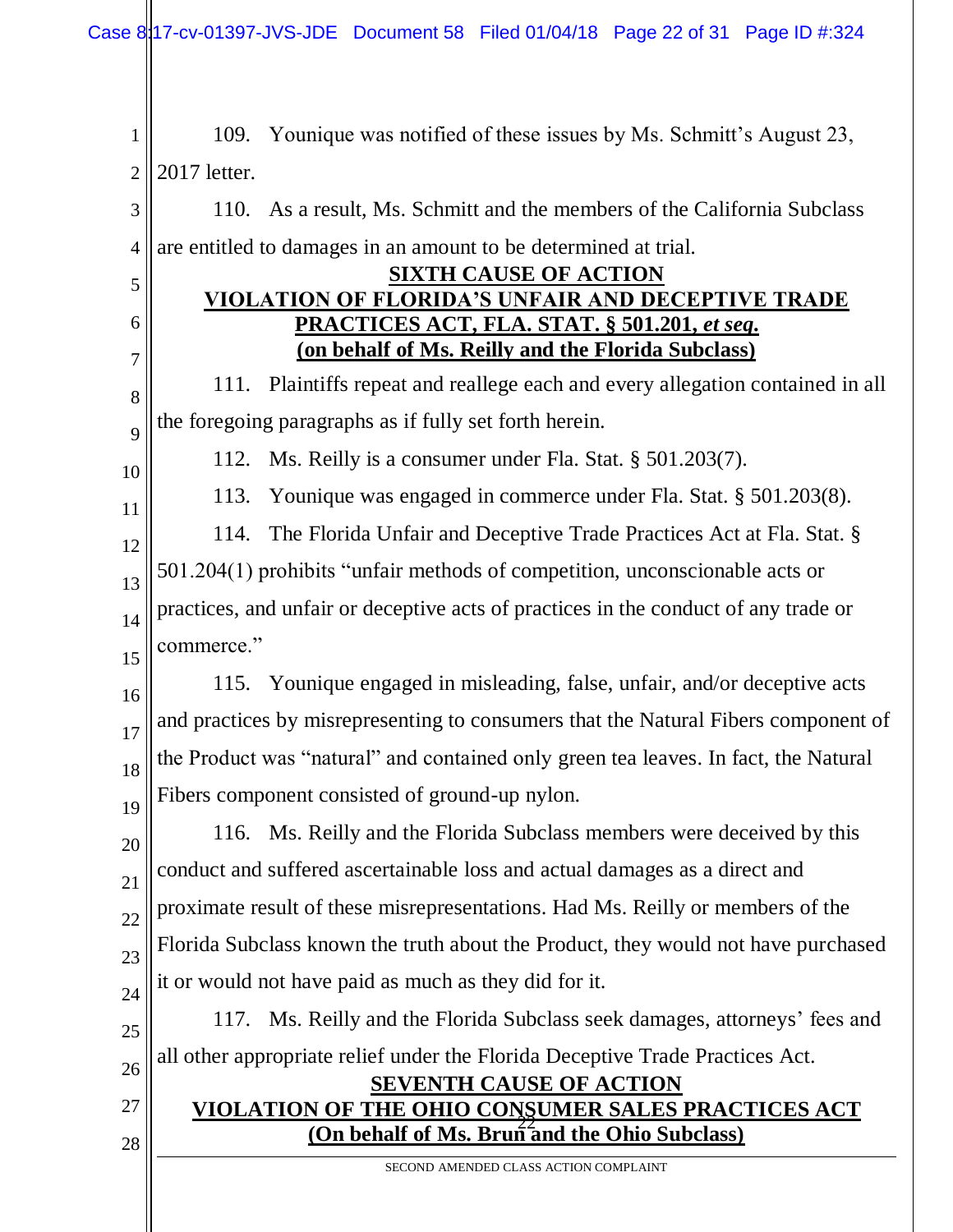| $\mathbf{1}$   | 118. Plaintiffs repeat and reallege each and every allegation contained in the    |  |  |
|----------------|-----------------------------------------------------------------------------------|--|--|
| $\mathbf{2}$   | foregoing paragraphs as if fully set forth herein.                                |  |  |
| 3              | 119. Ohio's Consumer Sales Practices Act prohibits unfair or deceptive acts       |  |  |
| $\overline{4}$ | or practices in connections with consumer transactions.                           |  |  |
| 5              | 120. Ms. Brun and the members of the Ohio Subclass are "persons" and              |  |  |
| 6              | "consumers" within the meaning of Ohio Rev. Code § 1345.01 and Younique is a      |  |  |
| 7              | "supplier" within the meaning of Ohio Rev. Code $\S 1345.01$ (C).                 |  |  |
| 8              | 121. The purchase of the Products is a "consumer transaction" within the          |  |  |
| 9              | meaning of Ohio Rev. Code § 1345.01 (A).                                          |  |  |
| 10             | 122. Younique's conduct was willful.                                              |  |  |
| 11             | 123. Younique violated the Act by representing that the Natural Fibers            |  |  |
| 12             | component of the Product was "natural" and contained only green tea fibers and by |  |  |
| 13             | advertising the Products with the intention of not selling them as advertised.    |  |  |
| 14             | 124. Defendant was on notice that its conduct violated the Consumer Sales         |  |  |
| 15             | Practices Act because of the following decisions:                                 |  |  |
| 16             | (a) State ex rel DeWine v. US Beef Cincinnati LLC, July 7, 2016                   |  |  |
| 17             | Attorney General Public Inspection File Number 3273 ("Defendants"                 |  |  |
| 18             | committed unfair and deceptive acts and practices in violation of the             |  |  |
| 19             | CSPA by: representing that the subject of a consumer transaction was              |  |  |
| 20             | of a particular standard, quality, grade, style, prescription, or model,          |  |  |
| 21             | when it was not").                                                                |  |  |
| 22             | (b) Ohio v. GlaxoSmithKline, LLC, June 23, 2011, Lucas County Case                |  |  |
| 23             | Number CI-2011-3928, Attorney General Public Inspection File                      |  |  |
| 24             | Number 10002956 (along with paying \$40.75 million, company shall                 |  |  |
| 25             | not make any written or oral claim for the products that is false,                |  |  |
| 26             | misleading or deceptive or represent that the products have                       |  |  |
| 27             | sponsorship, approval, characteristics, ingredients, uses, benefits,              |  |  |
| 28             |                                                                                   |  |  |
|                | SECOND AMENDED CLASS ACTION COMPLAINT                                             |  |  |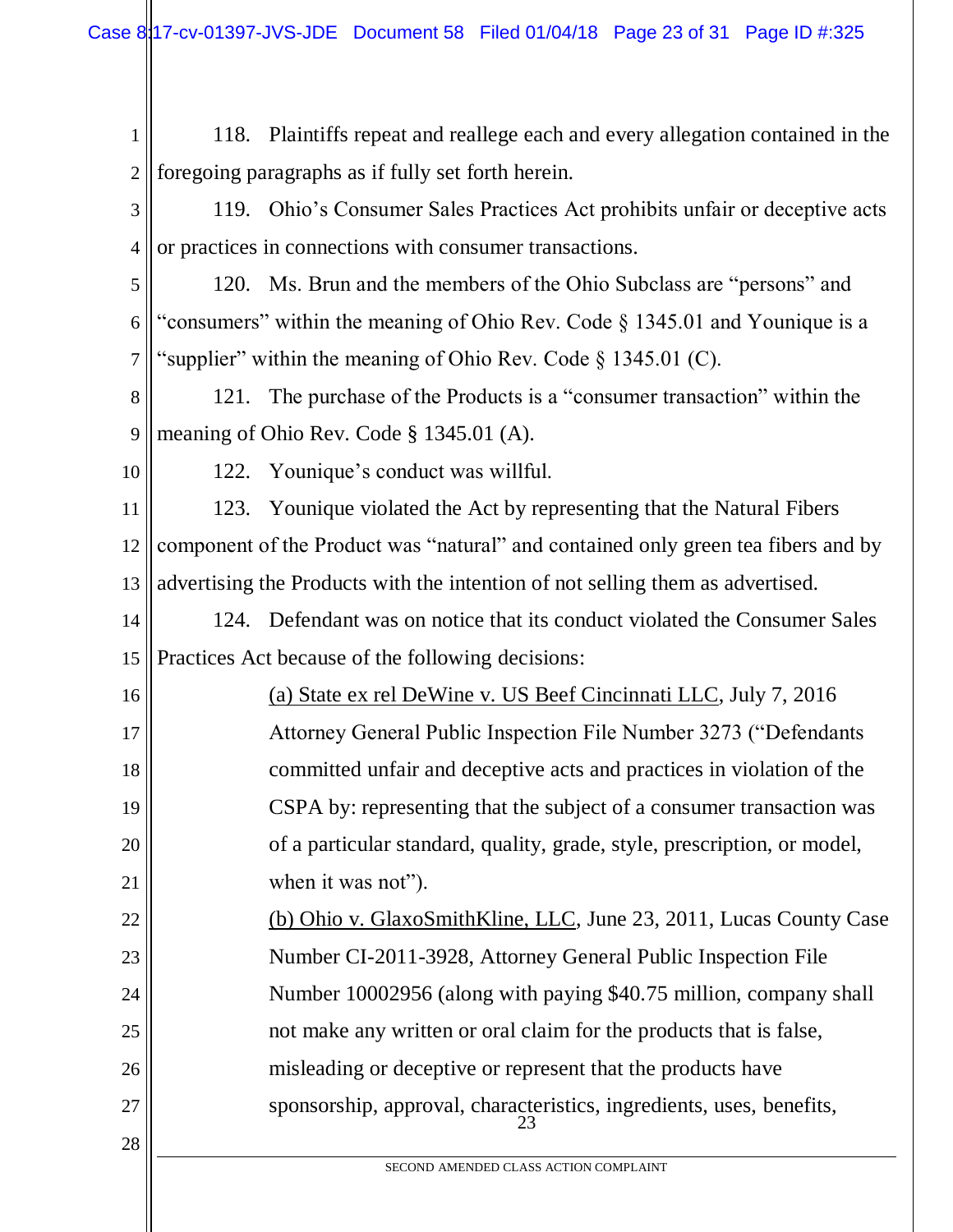| 1              |                                                                                    | quantities, or qualities that products do not have, or cause likelihood or                                                                            |  |
|----------------|------------------------------------------------------------------------------------|-------------------------------------------------------------------------------------------------------------------------------------------------------|--|
| $\overline{2}$ |                                                                                    | confusion or misunderstanding as to products' source, sponsorship, or                                                                                 |  |
| 3              |                                                                                    | certification).                                                                                                                                       |  |
| 4              |                                                                                    | (c) Ohio v. The Dannon Co., Inc., December 22, 2010, Franklin County                                                                                  |  |
| 5              |                                                                                    | Case Number 10-CVH-12-18225, Attorney General Public Inspection                                                                                       |  |
| 6              |                                                                                    | File number (along with \$21 million payment, company enjoined from                                                                                   |  |
| 7              |                                                                                    | making any express or implied claims about certain characteristics of                                                                                 |  |
| 8              |                                                                                    | its product);                                                                                                                                         |  |
| 9              |                                                                                    | (d) In the Matter of Gateway Distributors, Ltd., June 14, 2006,                                                                                       |  |
| 10             |                                                                                    | Attorney General Public Inspection File Number 10002461 (company                                                                                      |  |
| 11             |                                                                                    | "shall not make any express or implied statements in the offer or sale of                                                                             |  |
| 12             |                                                                                    | [its] products that have capacity, tendency or effect of deceiving or                                                                                 |  |
| 13             |                                                                                    | misleading consumers or that fail to state any material fact, the                                                                                     |  |
| 14             |                                                                                    | omission of which deceives or tends to deceive consumers");                                                                                           |  |
| 15             | 125.                                                                               | In addition, a section of the Ohio Administrative Code puts Younique                                                                                  |  |
| 16             |                                                                                    | on notice that its conduct was unlawful:                                                                                                              |  |
| 17             |                                                                                    |                                                                                                                                                       |  |
| 18             |                                                                                    | It shall be a deceptive act or practice in connection with a consumer<br>transaction for a supplier to:                                               |  |
| 19             |                                                                                    |                                                                                                                                                       |  |
| 20             |                                                                                    | (A) Make any representations, claims, or assertions of fact, whether<br>orally or in writing, which would cause a reasonable consumer to              |  |
| 21             |                                                                                    | believe such statements are true, unless, at the time such<br>representations, claims, or assertions are made, the supplier possesses                 |  |
| 22             |                                                                                    | or relies upon a reasonable basis in fact such as factual, objective,                                                                                 |  |
| 23             |                                                                                    | quantifiable, clinical or scientific data or other competent and reliable<br>evidence which substantiates such representations, claims, or assertions |  |
| 24             |                                                                                    | of fact.                                                                                                                                              |  |
| 25             |                                                                                    | Ohio Adm. Code section 109-4-3-10.                                                                                                                    |  |
| 26             | 126.                                                                               | At least one court has found that this code section constitutes sufficient                                                                            |  |
| 27             | notice in a false labeling case. See Delahomat v. Cytodyne Techs., 241 F. Supp. 2d |                                                                                                                                                       |  |
| 28             | SECOND AMENDED CLASS ACTION COMPLAINT                                              |                                                                                                                                                       |  |
|                |                                                                                    |                                                                                                                                                       |  |
|                |                                                                                    |                                                                                                                                                       |  |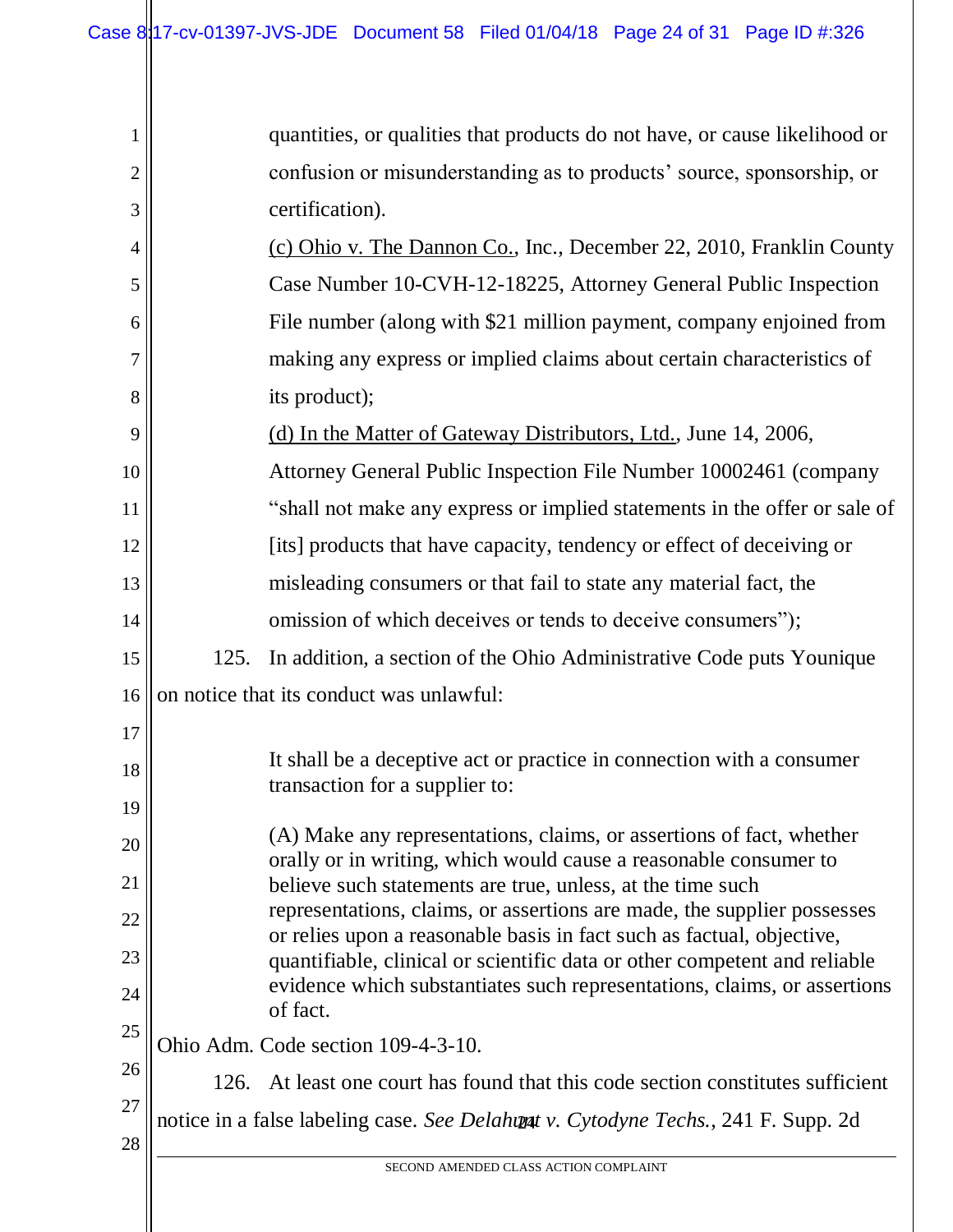1 2 3 4 827, 838 (S.D. Ohio 2003) ("If the Plaintiff is correct, the Defendants' act of affixing a misleading label to their product clearly constitutes making a misrepresentation that causes a reasonable consumer to believe such statement is true when there was no basis in fact to substantiate that representation.").

5 6 127. Ms. Brun seeks actual and treble damages, attorneys' fees, costs, and any other just and proper relief under the Consumer Sales Practices Act.

#### **EIGHTH CAUSE OF ACTION FOR VIOLATION OF THE OHIO DECEPTIVE TRADE PRACTICES ACT, OHIO REV. CODE § 4165.01,** *et seq***. (On behalf of Ms. Brun and the Ohio Subclass)**

10 11 128. Plaintiffs repeat and reallege each and every allegation contained in the foregoing paragraphs as if fully set forth herein.

12

7

8

9

13 14 15 16 129. The Ohio Deceptive Trade Practices Act prohibits misrepresentations that goods have "sponsorship, approval, characteristics, ingredients, uses, benefits or quantities that they do not have" or that goods "are of a particular standard, quality, or grade… if they are of another," or if a person "advertises goods or services with intent not to sell them as advertised." Ohio Rev. Code §4165.02(A)(7), (9), (11).

17

18

130. Younique, Ms. Brun, and the members of the Ohio Subclass are "persons" within the meaning of Ohio Rev. Code  $\S$  4165.01(D).

19 20 131. Younique committed the wrongful acts alleged herein in the course of its business within the meaning of Ohio Rev. Code § 4165.02(A).

21 22 23 24 132. Younique has violated the Ohio Deceptive Trade Practices Act by representing that the Natural Fibers component of the Products was "natural" and contained only green tea fibers and by advertising the Products with the intention of not selling them as advertised.

25 26 27 133. Ms. Brun and the Ohio Subclass seek actual and punitive damages, attorneys' fees, costs, and any other just and proper relief under the Deceptive Trade Practices Act.

25

SECOND AMENDED CLASS ACTION COMPLAINT

28

///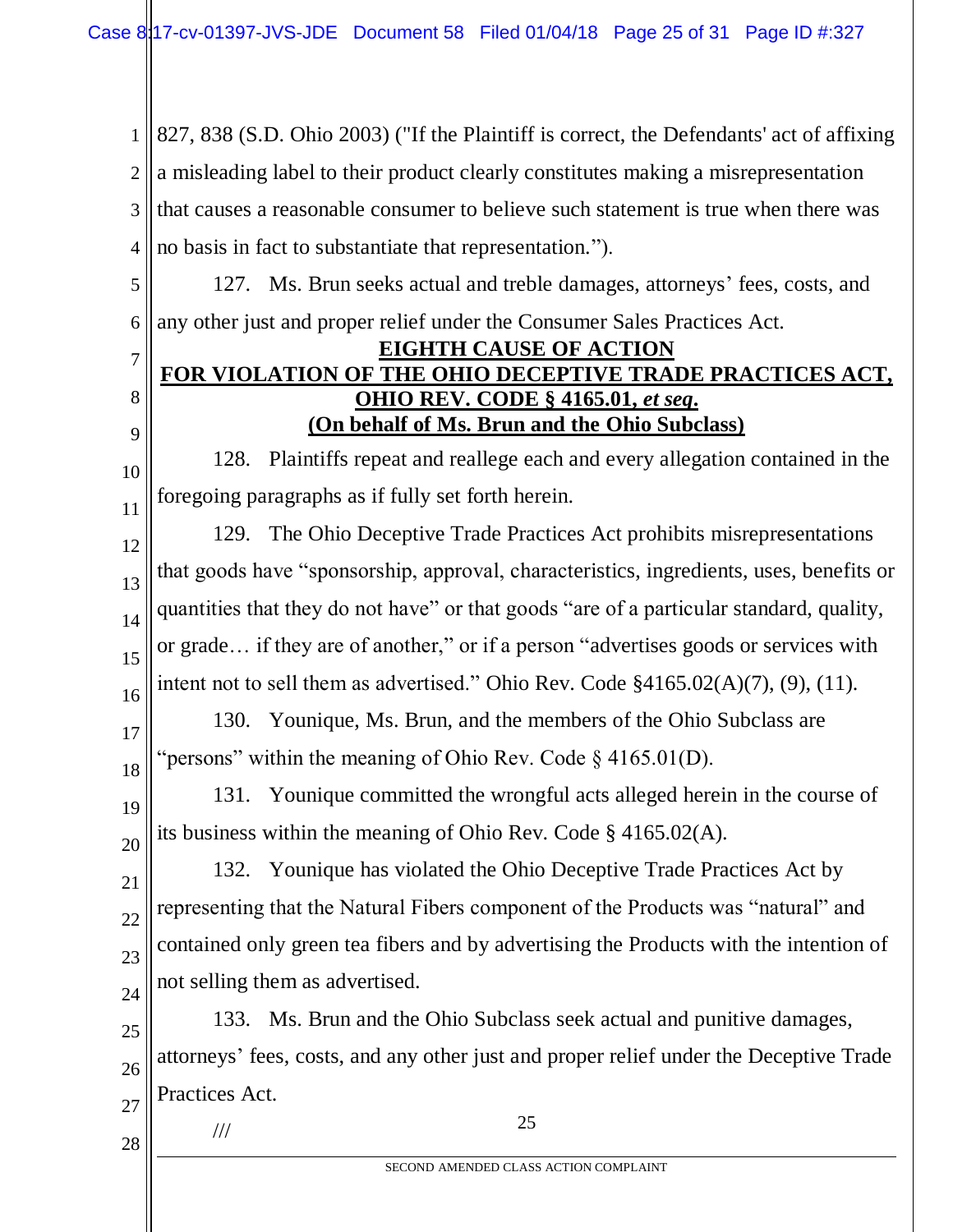#### **NINTH CAUSE OF ACTION BREACH OF EXPRESS WARRANTY UNDER OHIO LAW (On behalf of Ms. Brun and the Ohio Subclass)**

3 4 134. Plaintiffs repeat and reallege each and every allegation contained in the foregoing paragraphs as if fully set forth herein.

5 6 135. Younique was a "seller" and "merchant" under Ohio Rev. Code § 1302.01(4)-(5).

136. The Products were "goods" under Ohio Rev. Code § 1302.01(8).

8 9 10 137. On the Product's packaging, Younique warranted to all purchasers that the Natural Fibers component of the Product was "natural" and composed of green tea fibers.

11 12 138. Younique knowingly breached its warranty because the Natural Fibers component of the Product was not "natural" and did not consist of green tea leaves.

13 14 15 139. Notice to Younique would have been futile, since Ms. Brun and other consumers had no way of knowing that the Natural Fibers component of the Product was not natural and composed of ground-up nylon.

16 17 140. In any case, Younique was provided notice of this breach by the CLRA letter sent by Ms. Schmitt on August 23, 2017.

18 19 141. As a result, Ms. Brun and the members of the Ohio Subclass are entitled to their damages in an amount to be determined at trial.

#### **TENTH CAUSE OF ACTION BREACH OF IMPLIED WARRANTY UNDER OHIO LAW (On behalf of Ms. Brun and the Ohio Subclass)**

22 23 142. Plaintiffs repeat and reallege each and every allegation contained in the foregoing paragraphs as if fully set forth herein.

24 25 143. Younique was a "seller" and "merchant" under Ohio Rev. Code §  $1302.01(4)-(5)$ .

26 144. The Products were "goods" under Ohio Rev. Code § 1302.01(8).

26 145. An implied warranty of merchantability that the Products conformed

28

27

20

21

1

2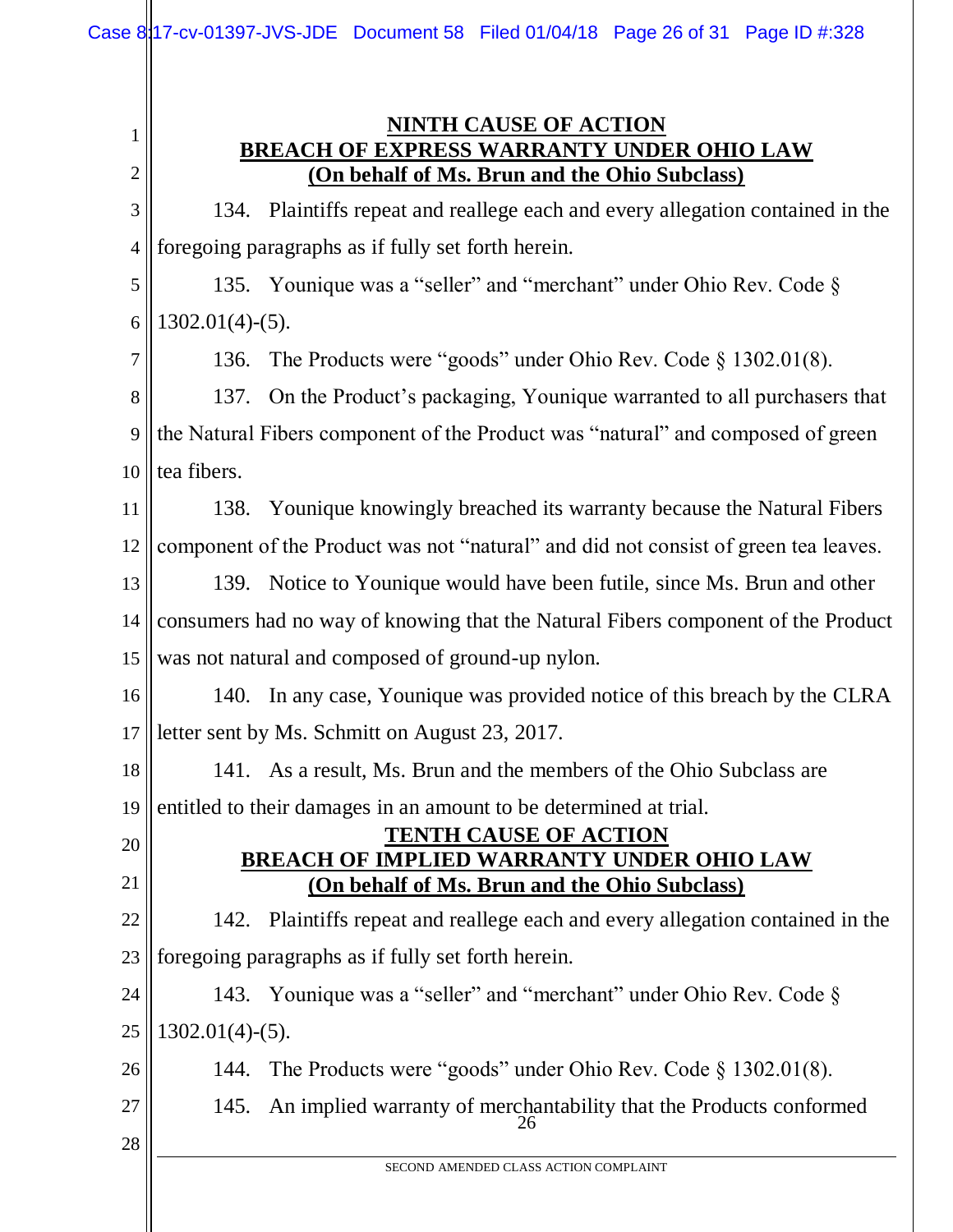1 2 3 4 5 6 with the promises and affirmations of fact on the container and label of the Products arose under Ohio Rev. Code § 1302.27(6). 146. Defendant made promises and affirmations of fact on the container and label of the Product that the Product contained "Natural Fibers" and "100% Natural Green Tea Fibers." 147. These promises and affirmations of fact were false. The fibers in the

7 Product were not natural and did not contain 100% natural green tea fibers.

8 9 148. Accordingly, Defendant breached the implied law of merchantability in connection with the sale of the Products.

10 11 149. Younique was provided notice of this breach by the CLRA letter sent by Ms. Schmitt on August 23, 2017.

12 13 150. As a result, Ms. Brun and the members of the Ohio Subclass are entitled to their damages in an amount to be determined at trial.

#### **ELEVENTH CAUSE OF ACTION VIOLATION OF TENNESSEE CONSUMER PROTECTION ACT, TENN. CODE ANN. § 47-18-101, et seq. (On behalf of Ms. Orlowsky and the Tennessee Subclass)**

17 18 151. Plaintiffs repeat and reallege each and every allegation contained in the foregoing paragraphs as if fully set forth herein.

19 20 152. Ms. Orlowsky and the members of the Tennessee Subclass are "natural persons" and "consumers" under Tenn. Code § 47-18-103(2).

21 22

23

14

15

16

153. Younique is a "person" under Tenn. Code § 47-18-103(9).

154. Younique's sales of the Products constitute "consumer transactions" under Tenn. Code § 47-18-103(9).

24 25 155. The Tennessee Consumer Protection Act prohibits "unfair or deceptive acts or practices affecting the conduct of any trade or commerce."

constitutes an "unfair or deceptive act or  $\frac{27}{9}$  details affecting the commerce of any 26 27 28 156. Younique's conduct in misrepresenting that the Natural Fibers component of the Products was "natural" and contained only green tea fibers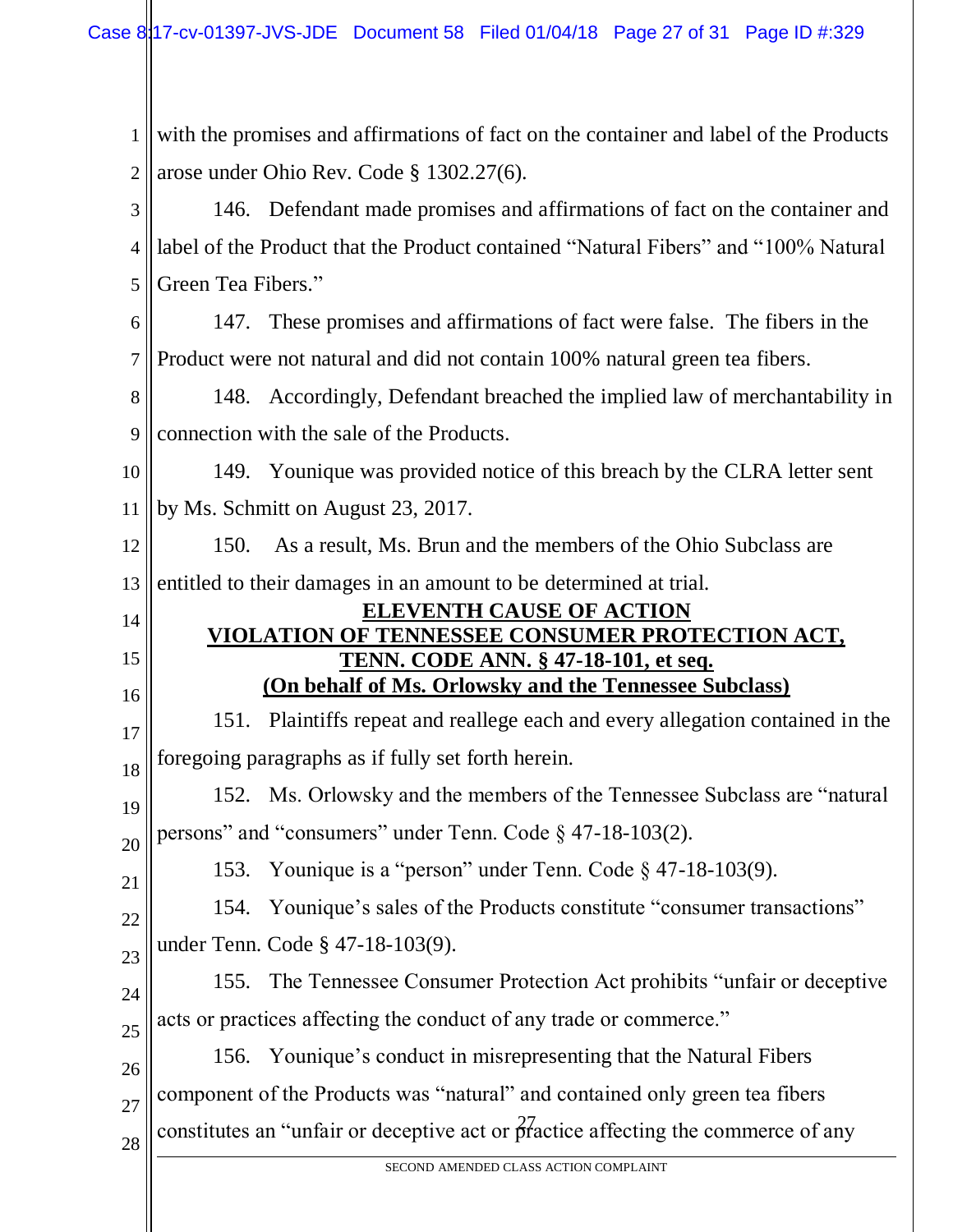1 trade or commerce."

2

157. Younique's conduct was willful and knowing.

3 4 5 158. Ms. Orlowsky and the Tennessee Subclass seek actual and treble damages, punitive damages, attorneys' fees and costs and any other just and proper relief under the Tennessee Consumer Protection Act, § 47-18-109(a)(3).

6

7

#### **TWELFTH CAUSE OF ACTION BREACH OF EXPRESS WARRANTY UNDER TENNESSEE LAW (On behalf of Ms. Orlowsky and the Tennessee Subclass)**

8 9 159. Plaintiffs repeat and reallege each and every allegation contained in the foregoing paragraphs as if fully set forth herein.

10

26

27

28

160. Younique is a "merchant" and "seller" under Tenn. Code § 47-2A-103.

11 12 161. The Products are "goods" under Tenn. Code §§ 47-2-105(1) and 47-  $2A-103(1)(h)$ .

13 14 15 162. On the Product's packaging, Younique warranted to all purchasers that the Natural Fibers component of the Product was "natural" and composed of green tea fibers.

16 17 163. Younique knowingly breached its warranty because the Natural Fibers component of the Product was not "natural" and did not consist of green tea leaves.

18 19 20 164. Notice to Younique would have been futile, since Ms. Orlowsky and other consumers had no way of knowing that the Natural Fibers component of the Product was not natural and composed of ground-up nylon.

21 22 165. In any case, Younique was provided notice of this breach by the CLRA letter sent by Ms. Schmitt on August 23, 2017.

23 24 25 166. As a result of Younique's breach, Ms. Orlowsky and the members of the Tennessee Subclass have been damaged in an amount to be determined at trial. **THIRTEENTH CAUSE OF ACTION**

# **BREACH OF IMPLIED WARRANTY UNDER TENNESSEE LAW (On behalf of Ms. Orlowsky and the Tennessee Subclass)**

28 167. Plaintiffs repeat and reallege each and every allegation contained in the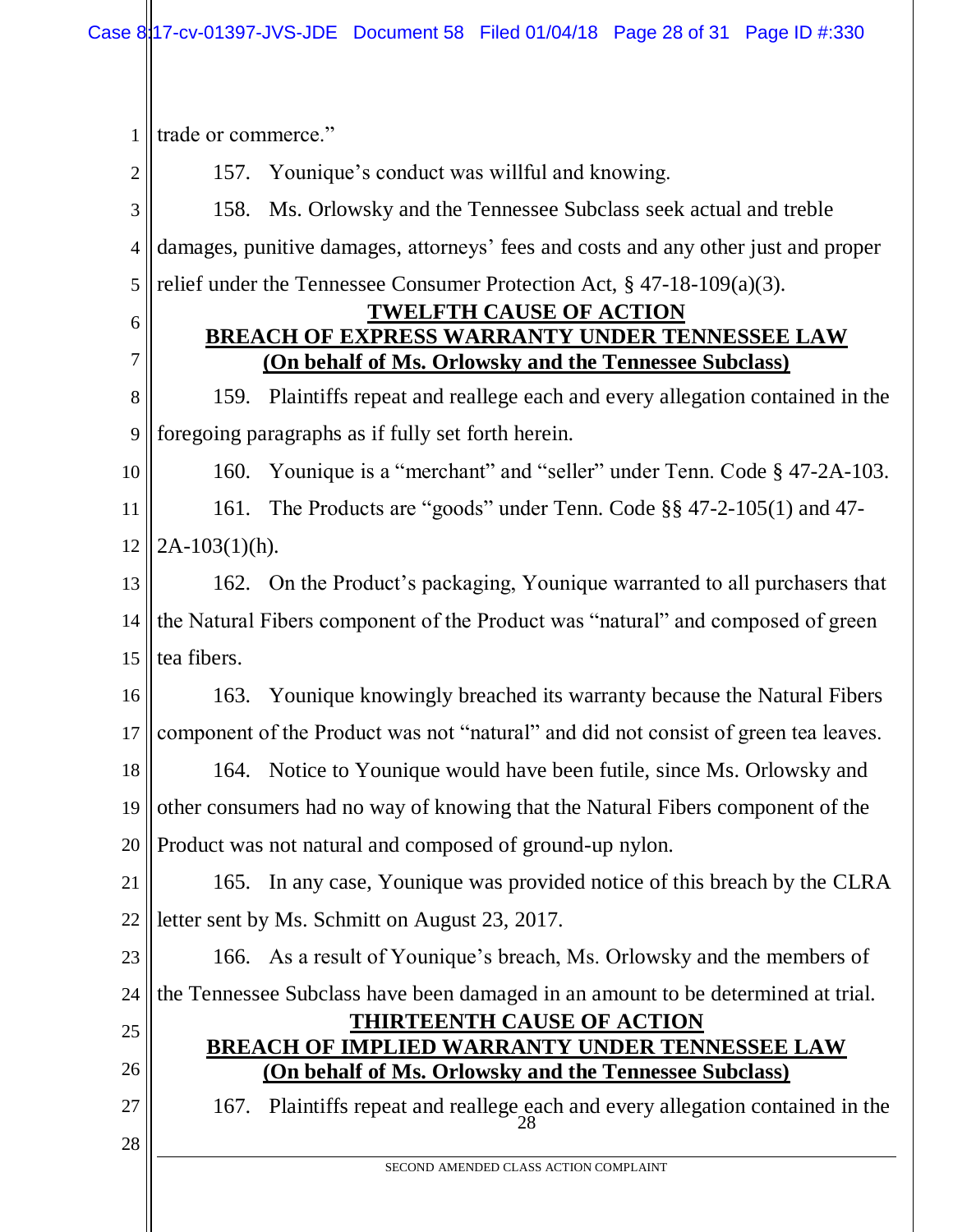1 foregoing paragraphs as if fully set forth herein.

2

168. Younique is a "merchant" and "seller" under Tenn. Code § 47-2-103.

3

169. The Products are "goods" under Tenn. Code § 47-2-103.

4 5 170. An implied warranty of merchantability arose under Tenn. Code § 47- 2-314 with respect to the sale of the Products.

6 7 8 171. Defendant made promises and affirmations of fact on the container and label of the Product that the Product contained "Natural Fibers" and "100% Natural Green Tea Fibers."

9 10 172. These promises and affirmations of fact were false. The fibers in the Product were not natural and did not contain 100% natural green tea fibers.

11 12 173. Accordingly, Defendant breached the implied law of merchantability in connection with the sale of the Products.

13 14 174. Younique was provided notice of this breach by the CLRA letter sent by Ms. Schmitt on August 23, 2017.

15 16 175. As a result, Ms. Orlowsky and the members of the Tennessee Subclass are entitled to their damages in an amount to be determined at trial.

17

28

# **PRAYER FOR RELIEF**

18 19 **WHEREFORE**, Plaintiffs, on behalf of themselves and all others similarly situated, pray for judgment as follows:

- 20 21 (a) Declaring this action to be a proper class action and certifying Plaintiffs as the representatives of the nationwide Class under Rule 23 of the FRCP;
- 22 23 (b)Certifying Plaintiffs as the class representatives of the state Subclasses of the states in which they reside;
- 24 25 (c) Appointing counsel as class counsel for the national class and any state Subclasses;

26 (d)Awarding monetary damages, including treble damages;

- 27 (e) Awarding punitive damages;
- 29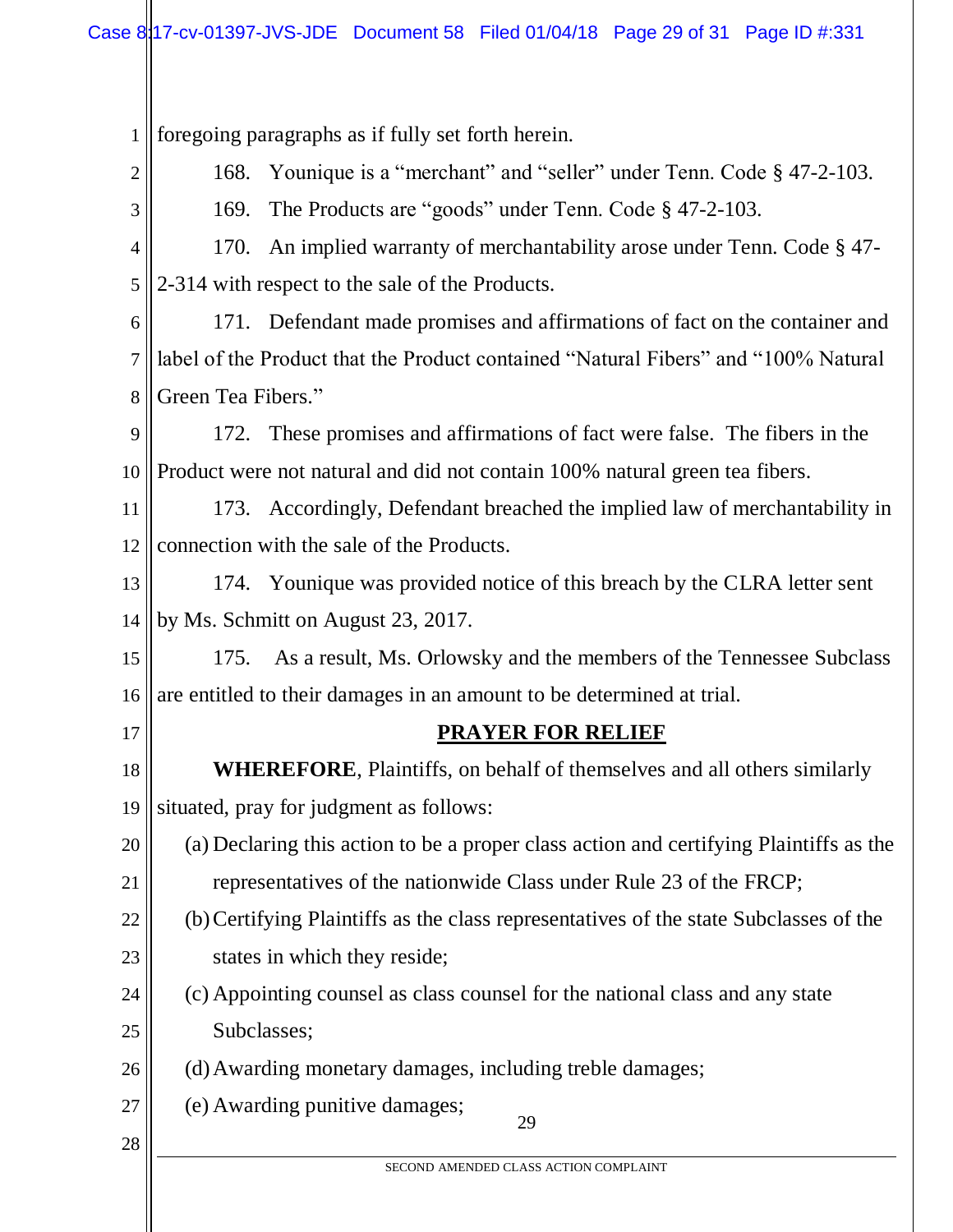| 1              | (f) Awarding Plaintiffs and Class Members their costs and expenses incurred in |                                                                                                         |  |
|----------------|--------------------------------------------------------------------------------|---------------------------------------------------------------------------------------------------------|--|
| $\overline{c}$ | this action, including reasonable attorneys' fees, and reimbursement of        |                                                                                                         |  |
| 3              | Plaintiff's expenses; and                                                      |                                                                                                         |  |
| $\overline{4}$ |                                                                                | (g) Granting such other and further relief as the Court may deem just and proper.                       |  |
| 5              |                                                                                |                                                                                                         |  |
| 6              | Dated: January 4, 2018                                                         | NYE, PEABODY, STIRLING, HALE &<br>MILLER, LLP                                                           |  |
| 7              |                                                                                |                                                                                                         |  |
| 8              |                                                                                | By: /s/<br>Jonathan D. Miller, Esq.<br>Alison M. Bernal, Esq.                                           |  |
| 9              |                                                                                |                                                                                                         |  |
| 10             | Dated: January 4, 2018                                                         | <b>CARLSON LYNCH SWEET</b><br>KILPELA & CARPENTER, LLP                                                  |  |
| 11             |                                                                                |                                                                                                         |  |
| 12             |                                                                                | By: $\frac{\sqrt{s}}{\text{ Todd D. Carpenter, Esq.}}$                                                  |  |
| 13             |                                                                                |                                                                                                         |  |
| 14             | Dated: January 4, 2018                                                         | THE SULTZER LAW GROUP P.C.                                                                              |  |
| 15             |                                                                                |                                                                                                         |  |
| 16             |                                                                                |                                                                                                         |  |
| 17             |                                                                                | By: /s/<br>Jason P. Sultzer, Esq.<br>Joseph Lipari, Esq.<br>Adam Gonnelli, Esq.<br>Jeremy Francis, Esq. |  |
| 18             | Dated: January 4, 2018                                                         | WALSH, LLC                                                                                              |  |
| 19             |                                                                                |                                                                                                         |  |
| 20             |                                                                                | By: $/s/$<br>Bonner Walsh, Esq.                                                                         |  |
| 21             |                                                                                |                                                                                                         |  |
| 22             |                                                                                | Attorneys for Plaintiffs and the Class                                                                  |  |
| 23             |                                                                                |                                                                                                         |  |
| 24             |                                                                                |                                                                                                         |  |
| 25             |                                                                                |                                                                                                         |  |
| 26             |                                                                                |                                                                                                         |  |
| 27             |                                                                                |                                                                                                         |  |
| 28             |                                                                                | 30                                                                                                      |  |
|                |                                                                                | SECOND AMENDED CLASS ACTION COMPLAINT                                                                   |  |
|                |                                                                                |                                                                                                         |  |